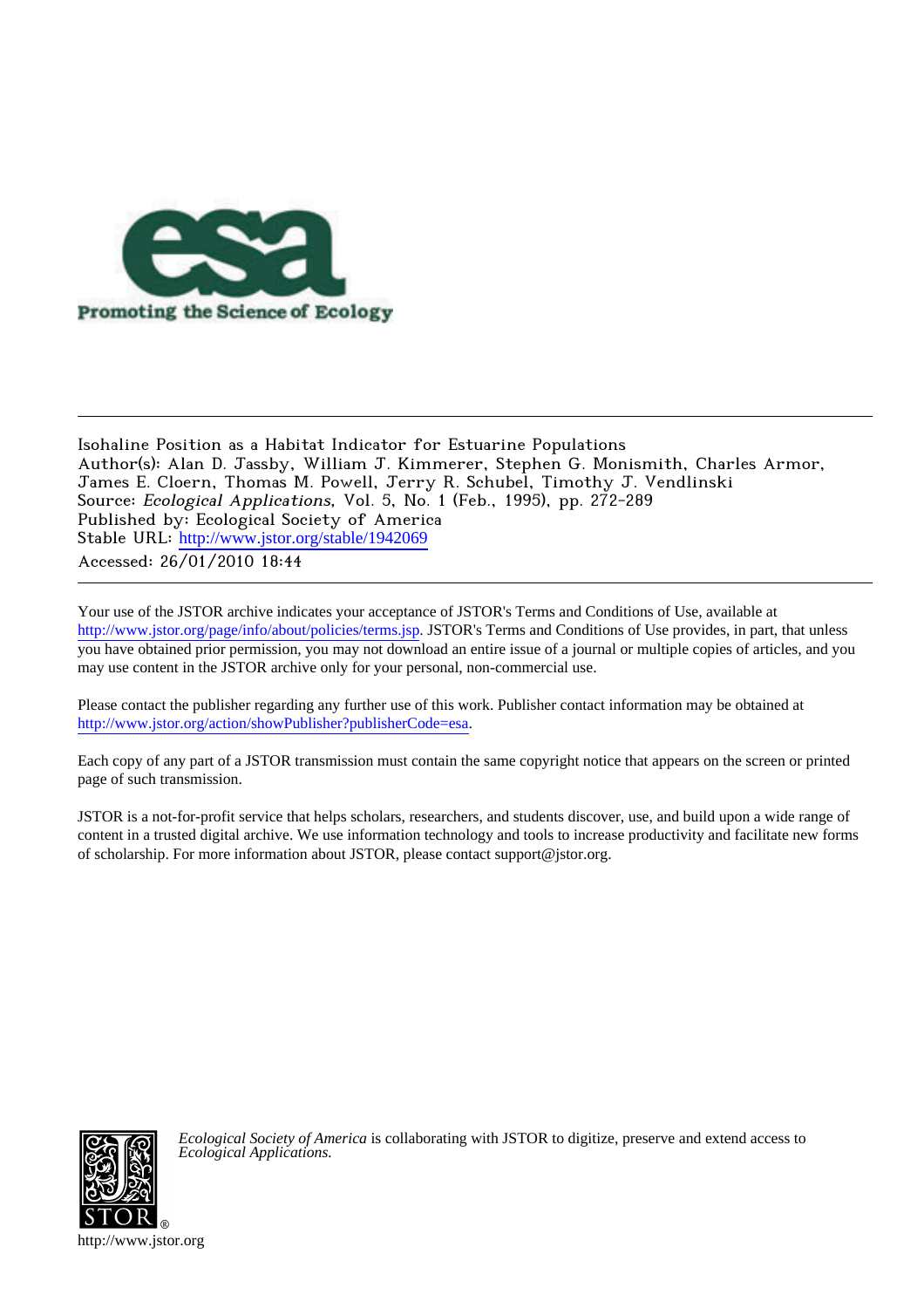# ISOHALINE POSITION AS A HABITAT INDICATOR FOR **ESTUARINE POPULATIONS<sup>1</sup>**

ALAN D. JASSBY

Division of Environmental Studies, University of California, Davis, California 95616 USA

WILLIAM J. KIMMERER BioSystems Analysis, Tiburon, California 94920 USA

STEPHEN G. MONISMITH Department of Civil Engineering, Stanford University, Stanford, California 94305 USA

**CHARLES ARMOR** 

California Department of Fish and Game, Stockton, California 95205 USA

**JAMES E. CLOERN** U.S. Geological Survey, MS 496, Menlo Park, California 94025 USA

THOMAS M. POWELL Division of Environmental Studies, University of California, Davis, California 95616 USA

**JERRY R. SCHUBEL** Marine Sciences Center, State University of New York, Stony Brook, New York 11794 USA

TIMOTHY J. VENDLINSKI U.S. Environmental Protection Agency, San Francisco, California 94105 USA

Abstract. Populations of native and introduced aquatic organisms in the San Francisco Bay/Sacramento-San Joaquin Delta Estuary ("Bay/Delta") have undergone significant declines over the past two decades. Decreased river inflow due to drought and increased freshwater diversion have contributed to the decline of at least some populations. Effective management of the estuary's biological resources requires a sensitive indicator of the response to freshwater inflow that has ecological significance, can be measured accurately and easily, and could be used as a "policy" variable to set standards for managing freshwater inflow. Positioning of the 2‰ (grams of salt per kilogram of seawater) bottom salinity value along the axis of the estuary was examined for this purpose.

The  $2\%$  bottom salinity position (denoted by  $X_2$ ) has simple and significant statistical relationships with annual measures of many estuarine resources, including the supply of phytoplankton and phytoplankton-derived detritus from local production and river loading; benthic macroinvertebrates (molluscs); mysids and shrimp; larval fish survival; and the abundance of planktivorous, piscivorous, and bottom-foraging fish. The actual mechanisms are understood for only a few of these populations.

 $X_2$  also satisfies other recognized requirements for a habitat indicator and probably can be measured with greater accuracy and precision than alternative habitat indicators such as net freshwater inflow into the estuary. The 2% value may not have special ecological significance for other estuaries (in the Bay/Delta, it marks the locations of an estuarine turbidity maximum and peaks in the abundance of several estuarine organisms), but the concept of using near-bottom isohaline position as a habitat indicator should be widely applicable.

Although  $X_2$  is a sensitive index of the estuarine community's response to net freshwater inflow, other hydraulic features of the estuary also determine population abundances and resource levels. In particular, diversion of water for export from or consumption within the estuary can have a direct effect on population abundance independent of its effect on  $X_2$ . The need to consider diversion, in addition to  $X_2$ , for managing certain estuarine resources is illustrated using striped bass survival as an example.

The striped bass survival data were also used to illustrate a related important point: incorporating additional explanatory variables may decrease the prediction error for a population or process, but it can increase the uncertainty in parameter estimates and management strategies based on these estimates. Even in cases where the uncertainty is currently too large to guide management decisions, an uncertainty analysis can identify the most practical direction for future data acquisition.

Key words: fish; freshwater flow; habitat indicator; interannual variability; mollusc; phytoplankton; Sacramento-San Joaquin Delta; salinity distribution; San Francisco Bay; statistical models.

<sup>1</sup> Manuscript received 11 May 1993; revised 1 February 1994; accepted 5 February 1994.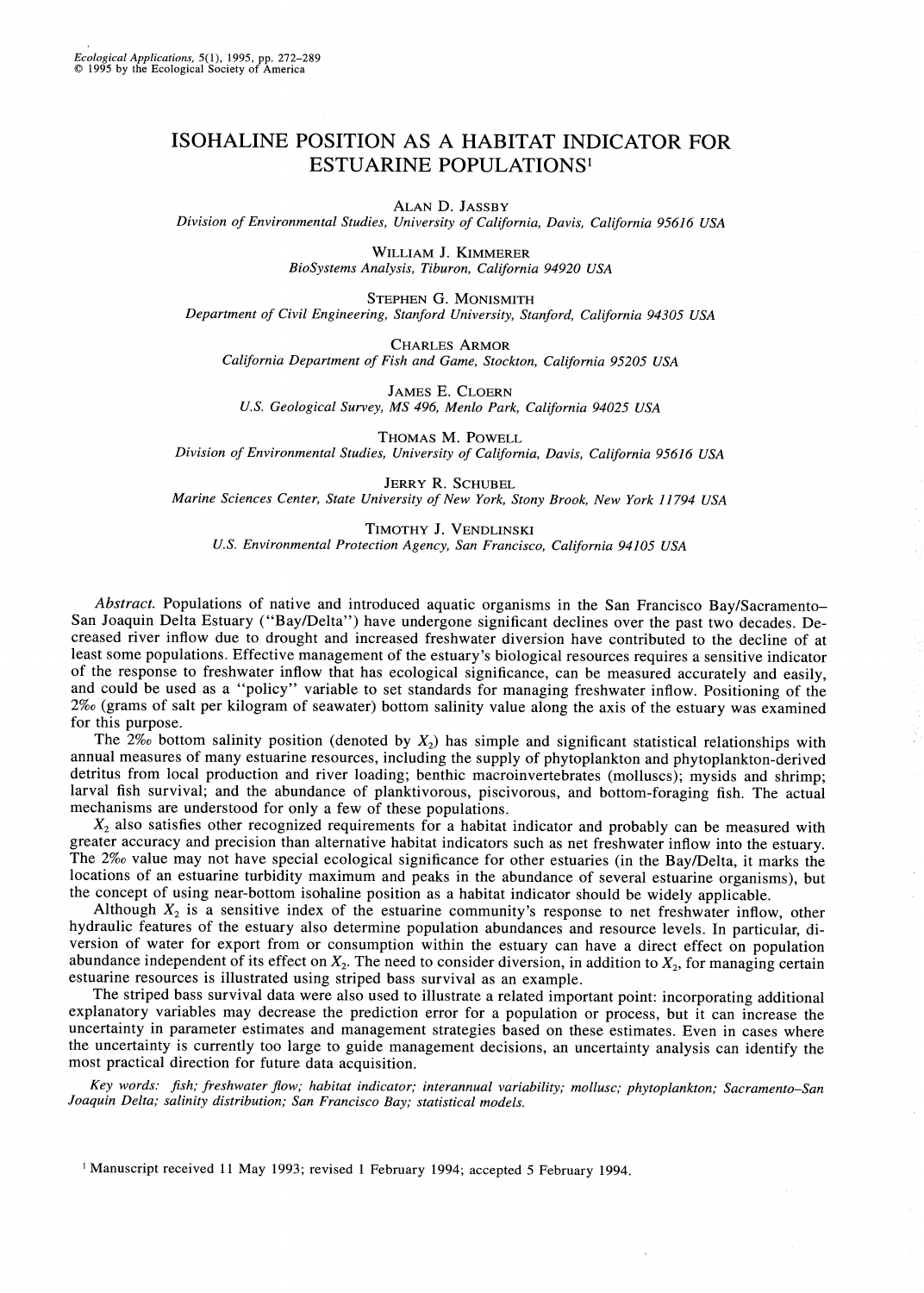#### **INTRODUCTION**

Much of the spatial distribution of estuarine organisms can be understood in terms of the salinity gradient between the landward and seaward boundaries of the estuary (Boesch 1977). The salinity field also embodies other information not directly or solely related to the chemical properties of water. The amount of freshwater flow into an estuary, for example, is reflected in the salinity distribution, which in turn may determine the geographic location of estuarine turbidity maxima, entrapment phenomena, or null zones (Peterson et al. 1975). Both freshwater inflow and entrapment have profound biological consequences through their effects on loading of nutrients and organic matter, as well as on the residence time of planktonic organisms and detrital particles. The salinity distribution therefore contains much information regarding habitat conditions for the estuarine biota, and, in particular, temporal variability in the salinity field reflects changing habitat conditions.

Habitat variability is of particular interest for the San

Francisco Bay/Sacramento-San Joaquin Delta Estuary ("Bay/Delta") because of striking long-term trends and interannual variability in the abundances of many estuarine populations (Herbold et al. 1992). Populations of aquatic organisms in the upper estuary (Sacramento-San Joaquin Delta; Fig. 1) and upper portions of San Francisco Bay have undergone significant declines over the past several decades. Declining populations include many rotifers (e.g., Keratella spp.); native copepods (Eurytemora affinis); mysids (Neomysis mercedis); shrimp (Crangon franciscorum); and fishes of economic interest (chinook salmon, Oncorhynchus tshawytscha), recreational interest (striped bass, Morone sax*atilis*), and of interest due to biodiversity (delta smelt. Hypomesus transpacificus). Reductions in these populations have led to public concern about the conditions of the estuarine system, petitions for endangered species status, and curtailed fishing seasons.

In response to these developments, the San Francisco Estuary Project, part of the National Estuary Program of the U.S. Environmental Protection Agency



FIG. 1. Map of San Francisco Bay/Sacramento-San Joaquin Delta Estuary. The portion of the estuary upstream of the confluence of the Sacramento and San Joaquin rivers is known as the "Delta"; the portion downstream of the confluence, called "San Francisco Bay", is composed of four main subembayments: Suisun, San Pablo, Central, and South bays. Grizzly and Honker bays, in turn, are subembayments of Suisun Bay. Inset, Suisun Bay and the western portion of the Delta, with lines positioned at nominal distances (in kilometres) from the Golden Gate along the axis of the estuary.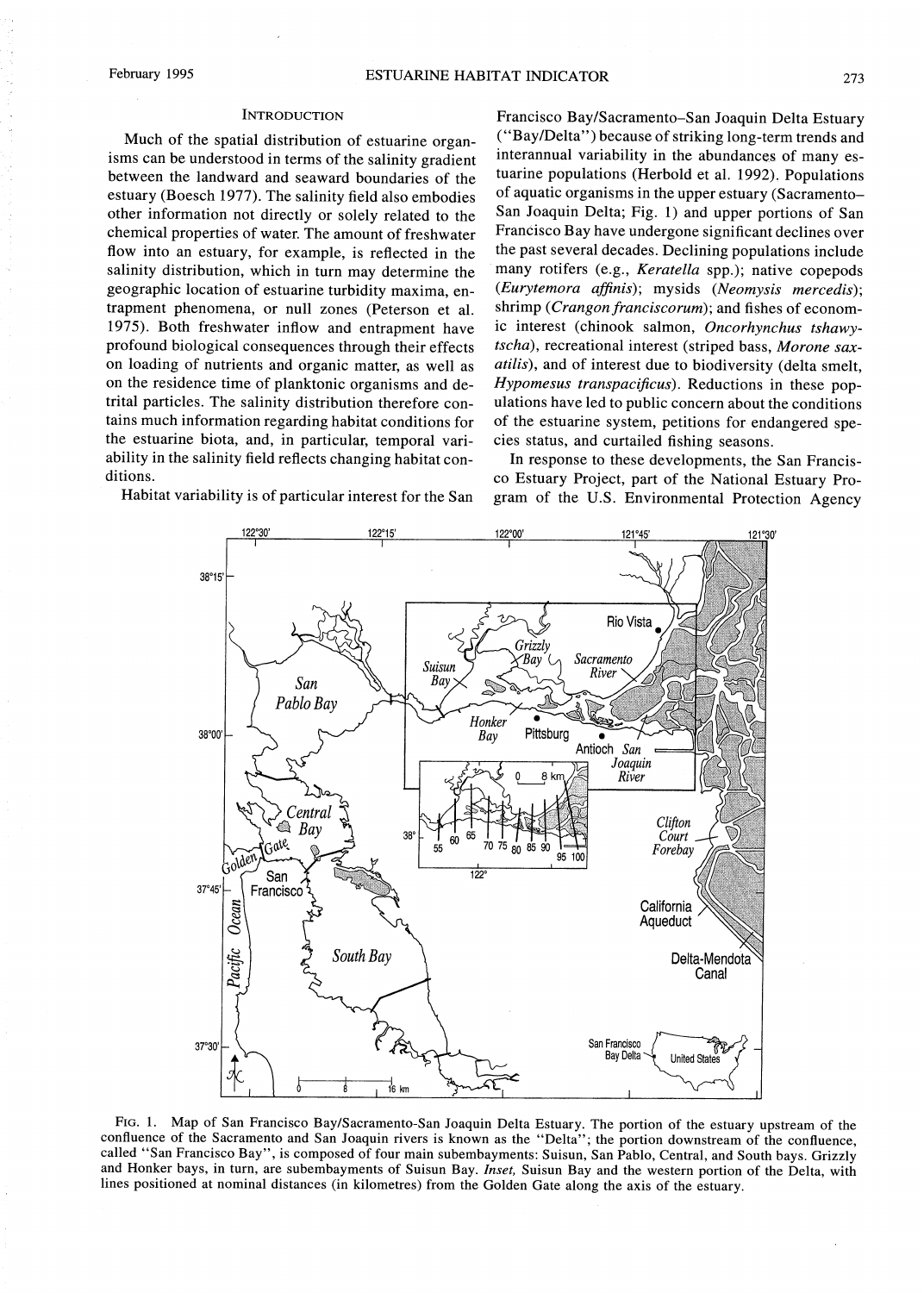(USEPA), convened a series of workshops in 1991 and 1992 to develop a strategy for protecting estuarine populations in the Bay/Delta (Schubel 1993). The simultaneous declines in many estuarine species suggest that they are responding to common stresses. The evidence indicates that decreased river inflow due to drought and increased freshwater diversion have contributed to reductions in at least some populations (CDFG 1987 $a,b$ , IESP 1990). Drought conditions persisted from 1987 through most of 1992; diversion of freshwater from the estuary has frequently exceeded 50% of inflows since 1977. A major goal of the workshops was, therefore, to select a "policy" variable that could be used to set standards for managing freshwater inflow; difficulties with the measurement of net freshwater inflow itself in a strongly tidal environment (see Discussion) motivated the search for some surrogate policy variable. Workshop participants recommended that standards should be based at least in part on the estuary's physical response to fluctuations in freshwater input, i.e., on some "habitat indicator" (sensu Messer 1990, who defines habitat indicator as a "physical attribute measured to characterize conditions necessary to support an organism, population, or community in the absence of pollutants"). The salinity field was of particular interest because it is well-defined and measurable, has ecological significance, integrates a number of important estuarine properties and processes, and is meaningful to a large number of constituencies. Participants eventually decided on a scalar index consisting of the position of a particular near-bottom isohaline, measured as distance (kilometres) from the Golden Gate along the axis of the estuary (Fig. 1). The position of a nearbottom isohaline depends primarily on net freshwater inflow (and secondarily on tidal stage) and therefore can be managed by regulating freshwater diversions from the estuary.

Workshop participants chose the 2% near-bottom isohaline in particular for further exploration. Position of this particular isohaline, denoted here by  $X_2$ , has varied historically between  $\approx$  50 km to 100 km (see Results). The choice of the 2% value was based on two separate observations: (1)  $X_2$  is a useful length scale for parameterizing the spatial structure of the salt field in the northern estuary. A series of vertical salinity profiles collected from January 1990 through February 1992 (Wienke et al. 1991, 1992, 1993) illustrates the point. In Fig. 2a, the mean (depth-averaged) salinity is plotted as a function of distance from the Golden Gate, X. In Fig. 2b, the same quantity is plotted as a function of  $X/X_2$ . Comparing these figures, it is apparent that, apart from scatter due probably to tidal variation, scaling by  $X_2$  nearly "collapses" the data about an equilibrium mean salinity distribution. Knowing only  $X_2$ , one can recreate the entire mean salt field. However, given that the scaling works well for all salinities  $\langle 4\% \rangle$ (Fig. 2b), other isohaline positions such as  $X_1$  or  $X_3$ could also serve in this regard. (2)  $X_2$  also describes

FIG. 2. (a) Vertically averaged salinity vs. distance from the Golden Gate  $(X)$  along the axis of the estuary, based on salinity profiles collected from January 1990 through February 1992; (b) the same data as in (a), but distances from the Golden Gate are scaled by  $X_2$ , (c) bottom minus top salinity values for each vertical profile vs. distance from the Golden Gate, again scaled by  $X_2$ .

the boundary between a downstream reach characterized by strong baroclinic pressure gradients and density stratification from an upstream reach of weak pressure gradients and little or no stratification. In Fig. 2c, the difference between top and bottom salinity is plotted as a function of  $X/X_2$ , illustrating the stratification differences up- and downstream of  $X_2$ . In view of the traditional model for entrapment zone dynamics (Arthur and Ball 1979),  $X_2$  should therefore be a good measure of entrapment location. Indeed,  $X_2$  often occurs in the vicinity of the estuarine turbidity maximum (ETM), as well as near spatial maxima in abundance of zooplankton species that are historically important



**Ecological Applications**  $Vol. 5, No. 1$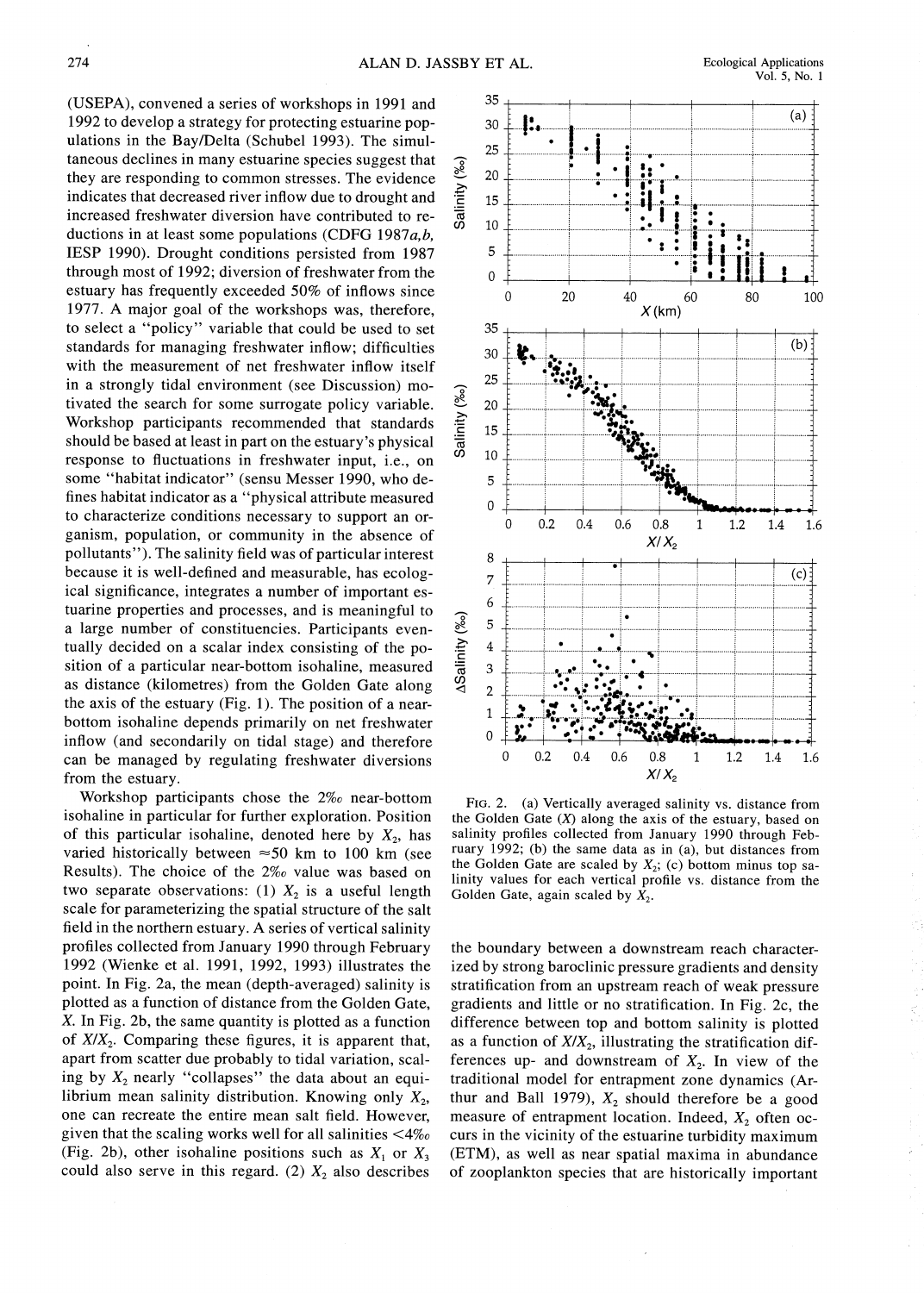as food sources (Eurytemora affinis and Neomysis mercedis), and near a spatial maximum in abundance of larval striped bass (Kimmerer 1992). The location of  $X_2$  in this estuary therefore has *both* physical and ecological meaning, a property not shared with other nearbottom isohaline positions.

Here, we examine the hypothesis that position of a near-bottom isohaline can be used to index response of the estuarine community to freshwater inflow and, more generally, as a policy variable to manage population abundances. Although the utility of the 2% value may be peculiar to this estuary, we emphasize that the concept of using isohaline position for management purposes and the methods for selecting a particular isohaline value on the basis of physical and ecological criteria are more general. The hypothesis is accordingly of interest for other estuaries as well. Our examination of  $X_2$  has four parts: (1) First, we ask how pervasive the empirical relationships are between  $X_2$  and various biological resources. Do they extend across trophic levels? Do they pertain for species at the same trophic level but with different life habits? An extensive historical database on population abundances is used to address these questions, and we also briefly review the causal mechanisms believed to underlie the relationships. Although associations between estuarine resources and freshwater inflow to the Bay/Delta have been noted before (Turner and Chadwick 1972, Stevens 1977a, Herrgesell et al. 1981, Armor and Herrgesell 1985, Stevens et al. 1985), previous studies concentrated on only a few fish species, most notably striped bass. (2) Next, we summarize a number of additional reasons why a near-bottom isohaline is a suitable habitat indicator for setting estuarine standards, and why it might be preferable to freshwater inflow in this context. Of course, freshwater inflow estimates are required for many other purposes, such as water allocation, and in no way can isohaline position be a substitute in these other contexts. (3) We then raise some caveats against blind adherence to the use of  $X_2$ when predictions can be improved by including or even substituting other variables. Models based on  $X_2$  alone may lead to misleading management conclusions if additional variables not highly correlated with  $X_2$  have large enough effects. In order to explore this possibility, we examine a simple statistical model for striped bass survival (from egg to young-of-the-year) that incorporates both  $X_2$  and freshwater diversion. (4) Finally, this same model will be used to illustrate a related important point: statistical models with fairly low residual variance may nevertheless have high uncertainty for setting management goals. An explicit estimate of this uncertainty is always required to determine if existing data are adequate for a meaningful data-based policy.

## Site description

The Bay/Delta is a complex system consisting of a landward, tidal freshwater region known as the Delta

and a seaward region known as San Francisco Bay (Fig. 1). The Delta is a highly dissected region of channels and islands where the Sacramento, San Joaquin, and other rivers coalesce and narrow as they approach the sea. The outflow from the Delta passes through a narrow notch in the Coast Range into a series of subembayments and ultimately through a narrow, deep trough—the Golden Gate—into the Pacific Ocean. Four major subembayments of San Francisco Bay can be recognized: South, Central, San Pablo, and Suisun bays. Together they constitute the largest coastal embayment on the Pacific coast of the United States (Conomos et al. 1985). Ninety percent of the freshwater input to the Bay flows through the Delta, the remainder supplied by local tributaries. The Sacramento-San Joaquin drainage basin encompasses 40% of California's land area. River inputs are highly seasonal, consisting of rainfall during winter and snowmelt during spring and early summer; almost no precipitation falls for half the year. A series of reservoirs regulates river flows for irrigated agriculture, hydroelectric power, flood control, and the repulsion of salinity intrusions into the Delta during the dry summer and autumn months. A large portion of the water flowing into the Delta is diverted from the estuary, mostly for agriculture, before it can flow into the Bay. Most of this water is drawn from the estuary into canals of the federal Central Valley Project (Delta-Mendota Canal) and the State Water Project (California Aqueduct) by facilities in the southern Delta (Fig. 1). Additional freshwater diversion takes place within the Delta through  $\approx$ 1800 unscreened siphons used to irrigate farmlands on Delta islands. The remainder flows through the Delta into San Francisco Bay. Interannual variability in river inflow to the estuary and diversion is extremely high; in recent decades, annual discharge from the Delta into the Bay has varied by as much as a factor of 25.

#### **METHODS**

## $X_2$  time series

We estimated  $X_2$ , the monthly mean position of  $2\%$ near-bottom salinity, using historical data from several sources. The principal source was a record of daily mean specific conductance at the surface for six fixed stations throughout the estuary, maintained by the U.S. Bureau of Reclamation (USBR; J. Arthur, personal *communication*). As no equivalent long-term record of bottom salinity is available, we first determined the relationship between bottom and surface salinity using a smaller record from the USBR (J. Arthur, personal communication), the California Department of Fish and Game (CDFG; J. Orsi and C. Armor, personal communication), and the U.S. Geological Survey (J. Cloern, personal communication) monitoring programs. Where the bottom salinity was near 2% (specifically, between 1.5 and 2.5%o), the difference between bottom and surface salinity was unrelated to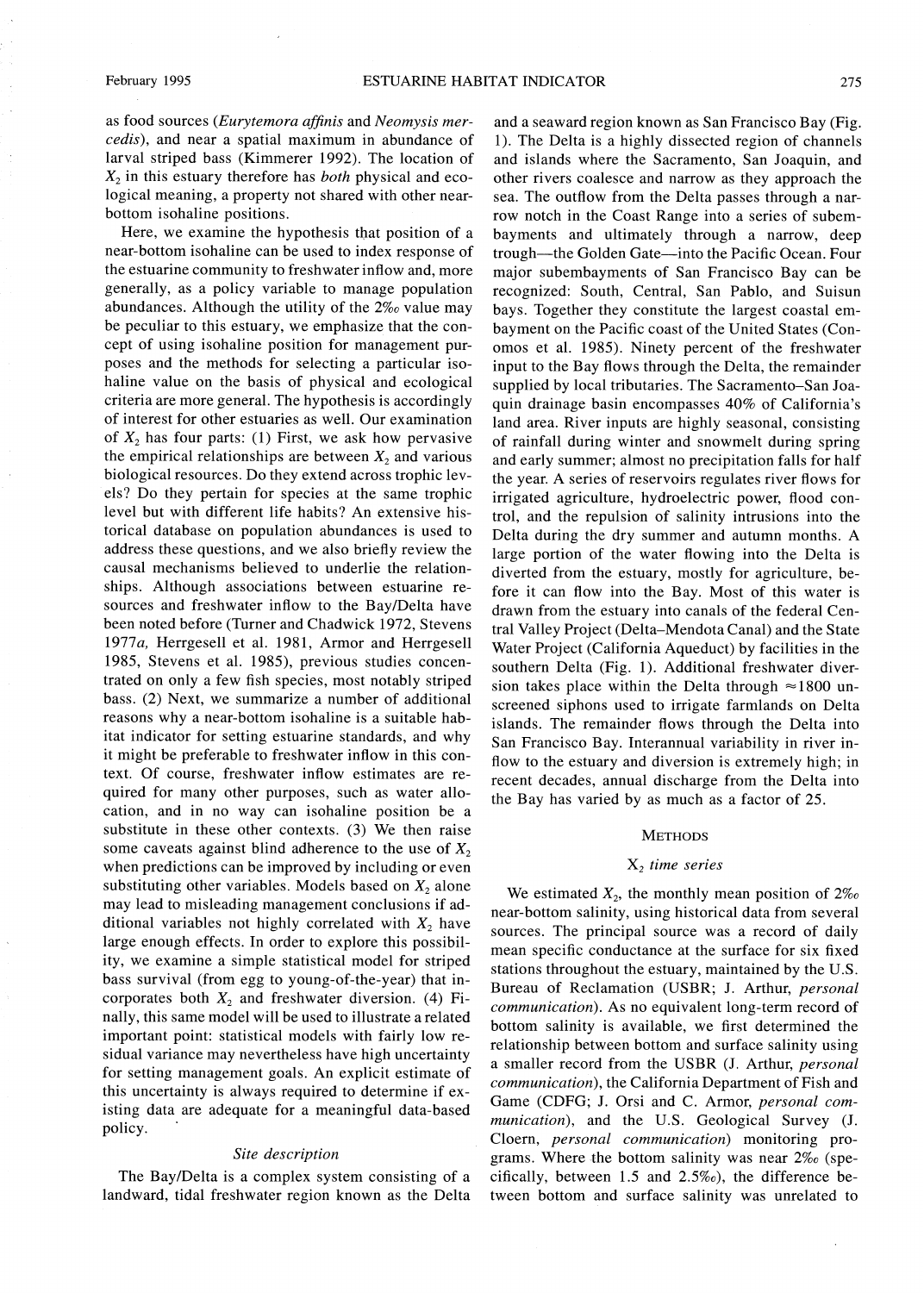TABLE 1. Data used for testing relationships between various biological resources and the position of the 2% isohaline  $(X_2)$ : the biological resource, the quantitative measure of the resource, the geographic location of measurements, the averaging period for  $X_2$ , and the years for which observations are available.\*

| Resource                                              | Measure                                                                             | Location                                  | $X_{2}$<br>averaging<br>period | Observation<br>years                              |
|-------------------------------------------------------|-------------------------------------------------------------------------------------|-------------------------------------------|--------------------------------|---------------------------------------------------|
| Particulate organic carbon<br>(POC) supply            | annual primary produc-<br>tion plus river load<br>of algal-derived<br>POC $(Gg/yr)$ | Suisun Bay                                | Jan-Dec                        | 1975-1989                                         |
| Eurytemora affinis                                    | Mar-Nov abundance<br>index (no. individu-<br>als)                                   | Suisun Bay, Delta                         | Mar-Nov                        | 1972-1982, 1984-1990                              |
| Neomysis mercedis                                     | Mar-Nov abundance<br>index (no. individu-<br>als)                                   | Suisun Bay, Delta                         | Mar-Nov                        | 1972-1982, 1984-1990                              |
| Crangon franciscorum                                  | annual abundance in-<br>dex (no. individuals)                                       | South Bay through<br>Suisun Bay           | Mar-May                        | 1980-1990                                         |
| Delta smelt (Hypomesus<br><i>transpacificus</i> )     | fall midwater trawl in-<br>dex (no. individuals)                                    | San Pablo Bay<br>through Delta            | Apr-Jul                        | 1968-1973, 1975-1978,<br>1980-1991                |
| Longfin smelt (Spirinchus<br><i>thaleichthys</i> )    | annual abundance in-<br>dex (no. individuals)                                       | San Pablo Bay<br>through Delta            | Jan-Jun                        | 1968-1973, 1975-1978,<br>1980-1982, 1984-<br>1991 |
| Striped bass (Morone saxati-<br><i>lis</i> ) survival | 38-mm index: Petersen<br>egg production                                             | eastern San Pablo<br>Bay through<br>Delta | Apr-Jul                        | 1969-1982, 1984-1991                              |
| Striped bass (Morone saxati-<br>lis)                  | fall midwater trawl in-<br>dex (no. individuals)                                    | San Pablo Bay<br>through Delta            | Jul-Nov                        | 1968-1973, 1975-1978,<br>1980-1991                |
| Molluscs                                              | annual abundance (no.<br>individuals/m <sup>2</sup> )                               | Grizzly Bay                               | 3-yr mean Jan-<br>Dec          | 1981-1990                                         |
| Starry flounder (Platichthys<br>stellatus)            | annual abundance in-<br>dex (no. individuals)                                       | South Bay through<br>Suisun Bay           | previous year<br>Mar-Jun       | 1980-1991                                         |

\* Data were collected by the California Department of Water Resources and California Department of Fish and Game as part of the Interagency Ecological Studies Program.

flow, except at very high flow. The median difference (bottom minus surface) was  $0.24 \pm 0.06$  (mean and 95% confidence interval), implying that a bottom salinity of 2% corresponded to a surface salinity of 1.76‰.

We then interpolated between fixed stations to determine the daily position of  $1.76\%$  at the surface, in the following manner. On the basis of both a steadystate diffusion equation and examination of the data, we determined that log S should be  $\approx$  proportional to  $X/V_X$ , where S is salinity (%o), X is distance along the estuarine axis from the Golden Gate (kilometres), and  $V_x$  is the volume of the estuary between X and the 100km position upstream (cubic metres).  $V_x$  was determined by trapezoidal integration of cross-sectional areas determined from nautical charts at 1-km intervals. For each day, we fit this linear relation to the data and used the resulting equation to interpolate the position of 1.76‰ surface salinity, i.e., of  $X_2$ . We were able to estimate  $X_2$  for 7794 of the 8827 d from 1 October 1967 through 30 November 1991.

We filled in gaps  $(12\% \text{ of the days})$  in the resulting  $X<sub>2</sub>$  series by constructing a time series-regression model relating the current  $X_2$  to the previous day's  $X_2$  and the current value of  $Q_{\text{out}}$  (cubic metres per second), the net

outflow of water from the Delta into the Bay. The  $Q_{\text{out}}$ series is available as part of the California Department of Water Resources (CDWR) DAYFLOW program output, an accounting tool for determining Delta boundary hydrology (CDWR 1986); a correction was applied for updated estimates of water consumption within the Delta. Using the longest single unbroken record of  $\sim$ 1000 points, we identified the model using the prewhitening procedure described by Box and Jenkins (1976). The model was estimated iteratively using a Marquardt nonlinear least-squares algorithm. We then used the model, which was well-behaved according to conventional diagnostic criteria, to forecast the missing values of daily  $X_2$ .

From the resulting series of daily values for  $X_2$ , monthly means were calculated for use in the analyses of biological responses. To summarize the responsiveness of the monthly series of  $X_2$  values to net Delta outflow, we built an additional time-series regression model with a 1-mo time step, using the same methods as for the daily series.

#### **Biological resources**

The response variables were chosen so that populations at a number of trophic levels would be repre-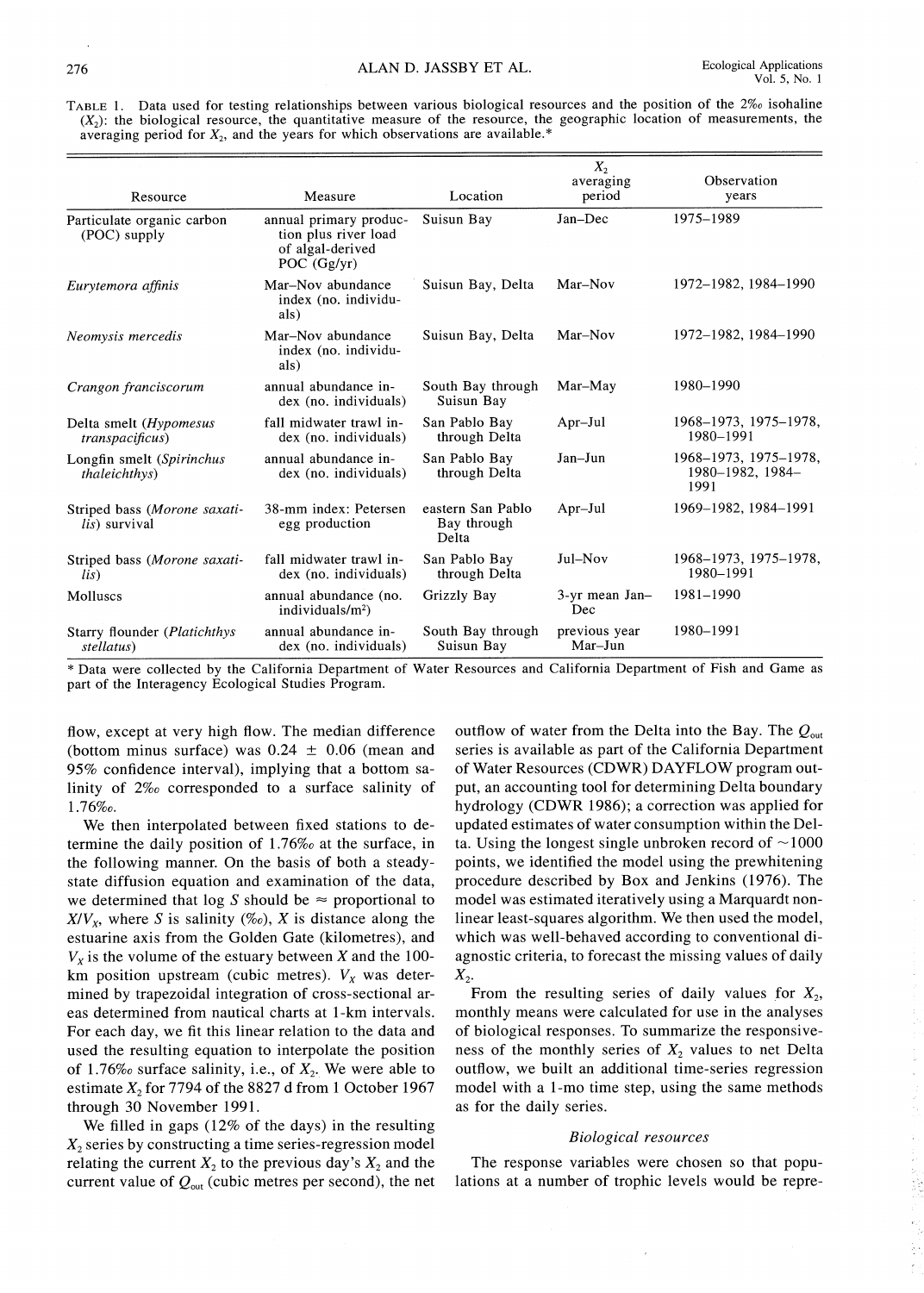

FIG. 3. Partial food web for the San Francisco Bay-Delta from various published sources, illustrating the trophic relationships among the populations and communities considered in this study.  $---$ ; probable connections that have not actually been observed due to restricted sampling for stomach contents: --; more substantiated connections. Numbers in graph refer to these references: (1), Alpine and Cloern 1992; (2), Boothe 1967; (3), Heubach et al. 1983; (4), Johnson and Calhoun 1952; (5), Kimmerer 1992; (6), Kost and Knight 1975; (7), Moyle 1967; (8), Moyle et al. 1992; (9), Orcutt 1950; (10), Orsi 1988; (11), Siegfried 1982; (12), Siegfried and Kopache 1980; (13), Stevens 1966; (14), Stevens et al. 1990; (15), Thomas 1967; (16), Wahle 1985.

sented (Table 1; Fig. 3). The base of the food web is represented by the supply of phytoplankton for Suisun Bay from local production and riverine inputs, expressed as particulate organic carbon (POC). Primary productivity values were based on estimates determined by Alpine and Cloern (1992), and loading of phytoplankton POC from the Delta was estimated using chlorophyll data collected by the CDWR Compliance Monitoring and Analysis Program (CDWR 1991); together, these constitute the main source of organic carbon for Suisun Bay (Jassby et al. 1993).

Data for Neomysis mercedis and Eurytemora affinis were collected by the CDFG Neomysis/Zooplankton Study (Knutson and Orsi 1983). Oblique tows from the bottom to the surface were taken with a plankton net at 35 stations throughout Suisun Bay and the western and central Delta. Samples were collected monthly in March and November, and twice-monthly in the inter-

vening months. The number of mysids  $\geq$ 4 mm in length and the number of adult *Eurytemora* were both weighted by the estimated volume of water associated with a given station, and averaged over the sampling period. Boundaries separating the areas associated with adjacent stations were placed either midway between the stations or determined by prominent topographic features.

Data for Crangon franciscorum and starry flounder were collected by the CDFG Delta Outflow/San Francisco Bay Study (Armor and Herrgesell 1985). Samples were collected monthly with an otter trawl from 35 open water sites throughout San Francisco Bay. Abundance indices were calculated by correcting catches for effort, weighting by the area associated with each station, and averaging for the relevant time period. The Crangon franciscorum index is based on the May-October catch of immature shrimp. The starry flounder index is based on the February–May catch of fish  $>1$ yr old.

The striped bass survival index measures the proportion of eggs that develop and survive to become young-of-the-year bass; it is calculated as the ratio of the 38-mm index to the Petersen egg production estimate. The 38-mm index is based on the CDFG Summer Tow-Net Survey (Turner and Chadwick 1972, Stevens 1977b). Each survey consisted of three to five subsurveys conducted between June and August. Depthintegrated tows were made at each of 30 sampling stations between eastern San Pablo Bay and the eastern Delta. For each subsurvey, the number of captured fish was weighted by the volume of water associated with each station. An index of annual abundance was obtained by plotting total number against mean length for each subsurvey and interpolating abundance for 38-mm fish. Petersen egg production (Stevens et al. 1985) is based on mark-recapture estimates of adult striped bass and age-specific fecundity data (Stevens  $1977a$ ). The abundance of each age class from age 4 to age 8 and  $>$ age 8 yr is multiplied by the estimated fecundity for the appropriate age and corrected for age-specific maturity. The annual index of total eggs spawned is the sum of these products.

Data for delta smelt, longfin smelt, and striped bass were collected by the CDFG Fall Midwater Trawl Survey (Stevens 1977b). Depth-integrated tows with a midwater trawl were made at each of 87 sampling sites from San Pablo Bay through the Delta. Monthly surveys started in August or September and continued through March of the following year. For each of 17 groups of stations, mean catches were weighted by the total volume of water associated with each group. These means were summed to obtain monthly abundance indices, and the annual index is the total of these monthly values.

The benthic macrofauna are represented by total mollusc abundance in Grizzly Bay, a subembayment of Suisun Bay (Fig. 1). Bottom grab samples were col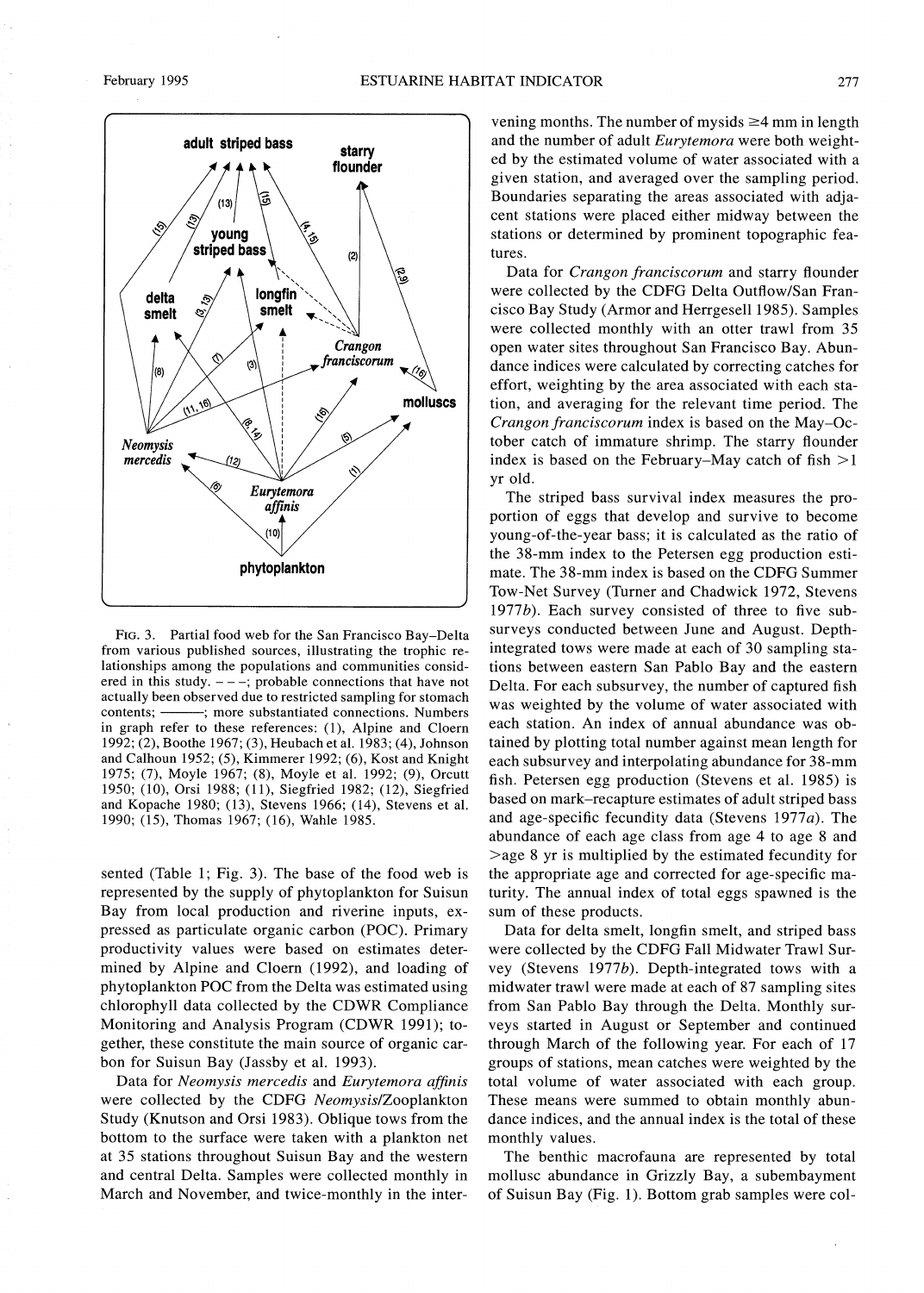lected monthly by the CDWR Compliance Monitoring and Analysis Program (CDWR 1991), and organisms retained on a 0.5-mm sieve were identified and enumerated.

## Statistical models using  $X_2$  alone as a predictor

We expressed the associations between estuarine resources and  $X<sub>2</sub>$  with generalized linear models, which are flexible extensions of classical linear models (McCullagh and Nelder 1989). If  $Y$  is the response variable, the Z are predictor variables, and  $E(Y) = \mu$ , a generalized linear model takes the following form:

$$
g(\mu) = \alpha + \sum_{i=1}^p \beta_i Z_i, \qquad (1)
$$

where  $g$  is a *link* function describing how the mean depends on the linear combination of predictors, and  $\alpha$  and the  $\beta$ , are constants; g can be any monotonic differentiable function. The dependence of the variance of Y on the mean  $\mu$  is specified independently of the link function by a *variance* function  $V(\mu)$ , i.e., the variance is not assumed to be homogeneous. Once a link and variance function have been chosen through some sort of exploratory data analysis, the parameters  $\alpha$  and  $\beta$ , are estimated by maximum-likelihood, using an iteratively reweighted least-squares algorithm. Nonlinear biological phenomena are often expressed as classical linear models by transforming the response (e.g., with a log transform), but the transformation often leads to unnatural scales, does not necessarily result in homogeneity of variance, and may not even be defined for certain response values. Generalized linear models avoid these problems, yet remain almost as tractable as classical linear models with regard to summary statistics and hypothesis testing.

For each biological resource, we estimated the averaging period over which  $X_2$  was likely to be related to the resource (Table 1). In the case of POC, Eurytemora, Neomysis, and molluscs, we simply used the same interval as the period of standing stock measurements. The remaining periods were chosen by CDFG specialists, who were asked to decide when flow and the salinity field were most critical to the abundance of each population. The averaging periods were therefore chosen on the basis of biological and ecological judgement, not by trying to optimize some statistic. Only one averaging period was explored for each organism. In the case of *Neomysis*, striped bass survival, and longfin smelt, the observation corresponding to 1983 flows was eliminated. The El Niño-Southern Oscillation (ENSO) event of 1983 resulted in the largest freshwater inflows of the century and, for the cases noted, a significant portion of the population may have been displaced seaward of the sampling stations, causing an underestimate of the annual abundance.

Because the number of observations was  $\leq 22$ (years), models requiring estimation of more than two parameters (aside from the intercept) were not considered. For each resource, two types of models were estimated: (1) using  $X_2$  alone, averaged over some suitable period, and (2) using a natural spline in  $X_2$  with one interior knot (two degrees of freedom; Hastie and Tibshirani 1990). Generally speaking, a natural spline is superior to a polynomial for representing nonlinearities; with the few degrees of freedom permitted here, however, the difference between the two may be unimportant. If more than one model was "well-behaved" (each coefficient individually significantly different from 0 at the  $P < 0.05$  level and residuals consistent with model assumptions), the final model was selected on the basis of the AIC statistic (Hastie and Tibshirani 1990). If a nonlinear relationship was indicated, a log link was tested before deciding on the degrees of freedom for  $X_2$ , in order to ensure that fitted population abundances would not be negative. The variance function was chosen iteratively by examining plots of residuals vs. fitted values. The overall value of including  $X_2$  in each model was assessed with an approximate F test (McCullagh and Nelder 1989).

## Statistical models using multiple predictors

We further examined striped bass survival as an example of interannual biological variability in which freshwater diversion, in addition to  $X_2$ , has been hypothesized to play a role. We assumed that egg survival is independent of egg number (spawning stock). The survival index should then be independent of the population's history and we can exclude previous values of the index from the set of predictor variables. The monthly series for freshwater diversion (DIV) was calculated as the portion (percentage) of monthly river inflow that is used either for within-Delta consumption (mostly for irrigation) or export to water projects (CDWR 1986). We used the same averaging period for DIV as the period previously chosen for  $X_2$  on the basis of life history and behavior (April–July). Because of the small number of data points, no additional predictors were considered. The nature of the relationship incorporating  $X_2$  and DIV was explored with generalized additive models (Hastie and Tibshirani 1990). These are extensions of generalized linear models in which the effects of individual predictor variables are additive, but the form of each effect is relatively unconstrained and determined by a smoothing of the data. Eq. 1 is still appropriate but the  $Z_i$  are replaced by  $f_i(Z_i)$ , where the  $f_i$  are cubic splines:

$$
g(\mu) = \alpha + \sum_{i=1}^p \beta_i f_i(Z_i).
$$

The parameters are chosen through an iterative smoothing process. The algorithm cycles through each variable  $i$  in turn and smooths the partial residuals obtained by subtracting from  $g(\mu)$  current estimates for all additive terms  $j \neq i$ , resulting in updated estimates of  $\beta_i$  and  $f_i$ . Because of the number of observations, only two degrees of freedom were permitted for each smoothing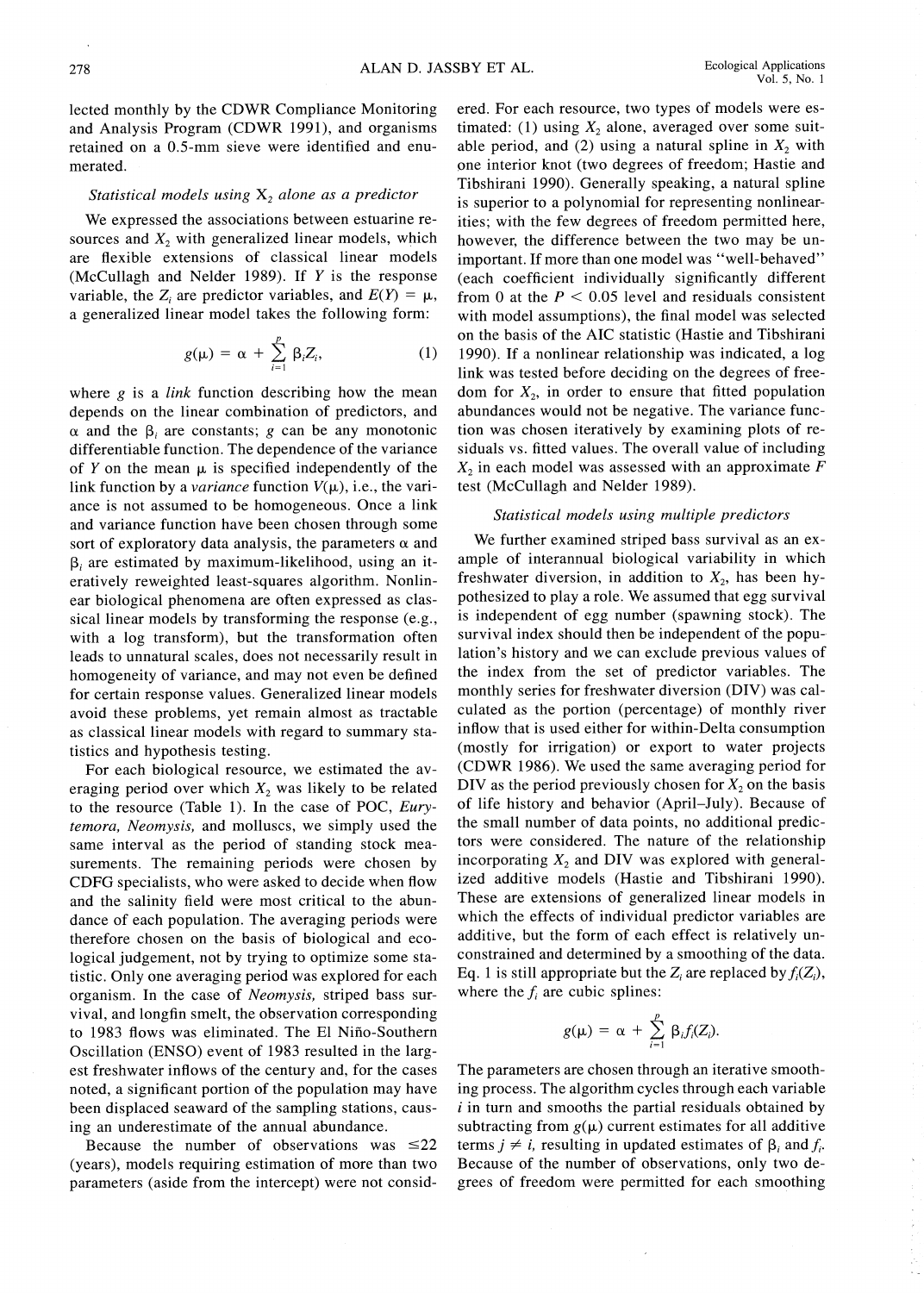spline. Once a form has been established for each effect, the individual effects can be parameterized and their significance tested exactly in more conventional ways. In the case of striped bass survival, we constructed a classical linear model using the generalized additive model results as a guide.

We examined how our ability to predict striped bass survival changed with models of increasing complexity. Models were compared on the basis of their prediction squared error (PSE):

$$
PSE = E\{Y - \hat{Y}(X)\}^2
$$

where Y is the response,  $\hat{Y}$  is the predicted value for the vector-valued predictor variable  $X$ , and the expectation is over new realizations of the joint distribution  $(Y, X)$ . We estimated PSE using the ".632" bootstrap method of Efron (1983). In this method, a given model is refit using bootstrap samples of the original observations, and the observations not included in the bootstrap sample are compared with model predictions. In each case, we estimated PSE with 250 bootstrap samples.

The S-Plus language and functions (Statistical Sciences 1993) were used for the generalized linear and additive models, as well as for all bootstrap calculations.

## **RESULTS**

## $X_2$  time series

The daily time series for  $X_2$  (mean distance of the 2‰ near-bottom isohaline from the Golden Gate in kilometres) is related to that of  $Q_{\text{out}}$  (mean net Delta outflow, in cubic metres per second) by:

$$
X_2(t) = \theta_0 + \theta_1 X_2(t-1) + \gamma \log Q_{\text{out}}(t),
$$

where t is the time in d;  $\theta_0 = 8 \pm 1$  (mean  $\pm$  1 sE);  $\theta_1 = 0.945 \pm 0.007$ ; and  $\gamma = -1.5 \pm 0.2$ . The coefficient of determination  $R^2 = 0.99$ , and the standard error of estimate  $s = 1.3$  km, less than the semidiurnal tidal excursion of 5-10 km. No important structure is present in the residuals or the cross-correlogram between residuals and prewhitened input. This time-series regression model was used to fill in data gaps in the long-term  $X_2$  record.

The monthly time series for  $X_2$  has the same form as the daily series:

$$
X_2(t) = \omega_0 + \omega_1 X_2(t - 1) + \delta \log Q_{\text{out}}(t), \quad (2)
$$

where  $X_2$  and  $Q_{\text{out}}$  are now monthly averages and t is the time in months;  $\omega_0 = 95 \pm 3$  (mean  $\pm 1$  SE);  $\omega_1$  $= 0.33 \pm 0.02$ ; and  $\delta = -17.6 \pm 0.5$ . The coefficient of determination  $R^2 = 0.96$ , and the standard error of estimate  $s = 2.3$  km. No structure is present in the residuals or the cross-correlogram between residuals and prewhitened input.

Although  $X_2$  is not equivalent to flow (Eq. 2), it still reflects the large interannual variability in river flow (Fig. 4). Notable are the extreme low in 1983, an un-



FIG. 4. (A) monthly mean of  $X_2$ , the location of the  $2\%$ bottom isohaline along the axis of the estuary (distance from the Golden Gate) vs. time (years). The dashed lines indicate the mean maximum and minimum monthly  $X_2$  for 1968–1990; (B) monthly mean of  $Q_{\text{out}}$ , net Delta outflow vs. time (years).

usually wet ENSO year, and the extreme high in 1977, an unusually dry ENSO year. These are the two most extreme years of the century, as far as inflow into the estuary is concerned. Also of interest is the low of 1969, another ENSO year, and the low of 1986, in which the largest single monthly precipitation of the century occurred in February. From March 1986 through most of 1992,  $X_2$  never advanced further downstream that the long-term mean minimum, and most of the time it was upstream of the long-term mean maximum, symptomatic of the protracted drought conditions and relatively high diversion levels during that period.

#### **Biological resources**

Except for Eurytemora and delta smelt, each biological variable exhibits a statistically verifiable relationship with  $X_2$  (Table 2; Figs. 5 and 6). An (approximate) F test for the value of including  $X_2$  is significant in each case ( $P < 0.01$ ) and residuals are consistent with the variance function selected in each case. In all cases but for molluscs, no autocorrelation is present in the respective  $X_2$  series. In the case of molluscs, the 3yr running mean (Table 1) introduces autocorrelation into the  $X_2$  series (at both lags 1 and 2), but the mollusc series itself exhibits no autocorrelation. The significance tests are therefore not compromised by autocorrelation in the data (Jassby and Powell 1990).

Except for mollusc density in Grizzly Bay, all sig-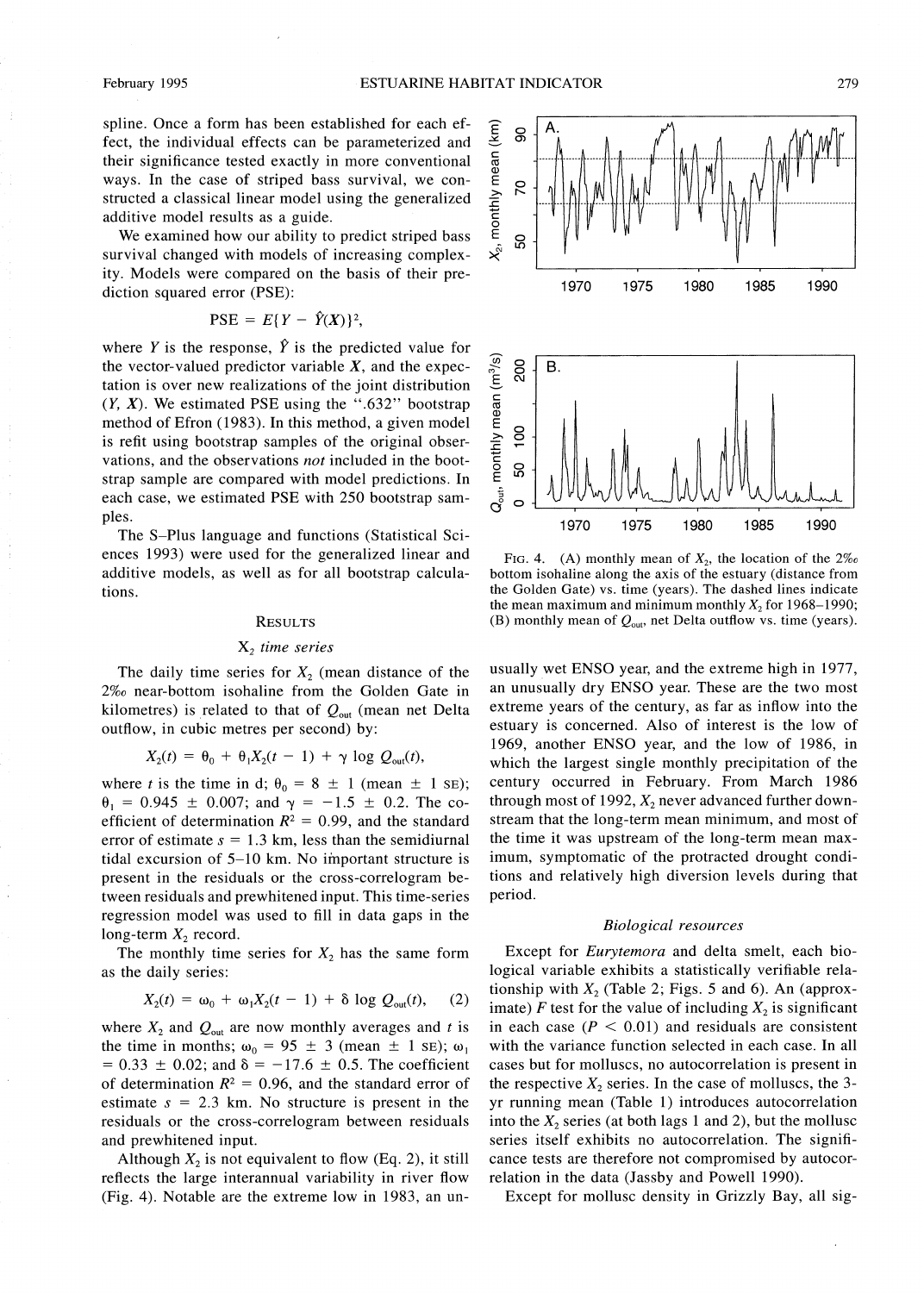

FIG. 5. Relationships between various biological variables and  $X_2$ , the position of the 2% isohaline. -; fitted values using the generalized linear models summarized in Table 2 (POC: particulate organic carbon). Months refer to averaging intervals.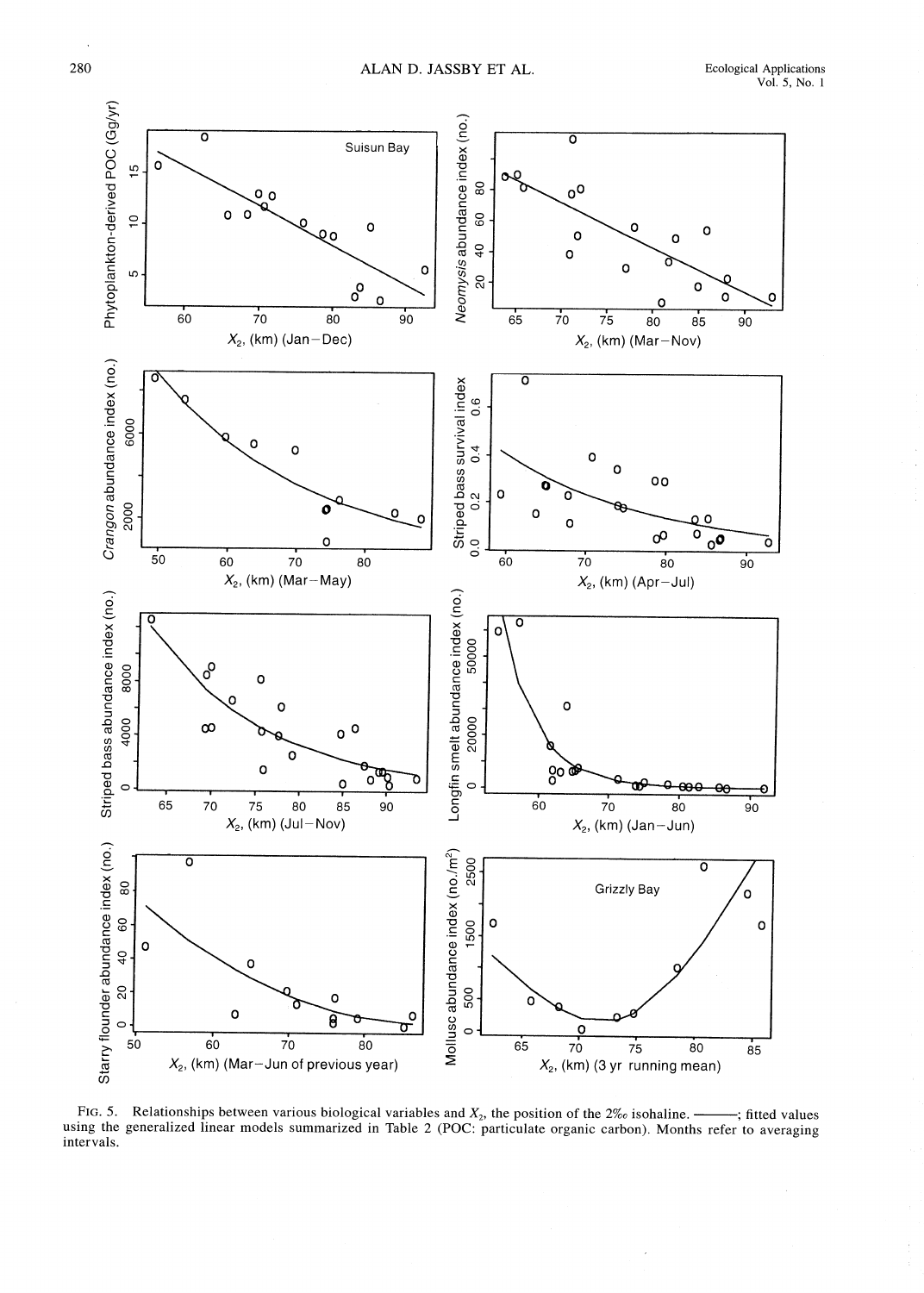TABLE 2. Summary of relationships between response variable Y and predictor variable  $X_2$ :  $\hat{n}$ , number of observations (years); g, link function; V, variance function; df, degrees of freedom for  $X_2$  in model (1 = linear, 2 = natural spline with one interior knot);  $r$ , correlation between  $Y$  and the fitted values;  $s/\bar{Y}$ , square root of mean squared residual as proportion of mean response.

|                       |    |     |   | Spline |      |      |
|-----------------------|----|-----|---|--------|------|------|
| γ                     | n  | g   | V | df     | r    | s/Y  |
| POC supply            | 15 |     |   |        | 0.85 | 0.26 |
| Neomysis              | 18 |     |   |        | 0.79 | 0.39 |
| Crangon               | 11 | log |   |        | 0.93 | 0.23 |
| Longfin smelt         | 21 | log | μ | 2      | 0.89 | 0.85 |
| Striped bass survival | 22 | log | m |        | 0.59 | 0.66 |
| Striped bass          | 22 | log |   |        | 0.85 | 0.45 |
| Molluscs              | 10 |     | μ | 2      | 0.80 | 0.65 |
| Starry flounder       | 12 | log | m | 2      | 0.76 | 0.94 |

nificant relations show a decline as  $X_2$  increases. Molluscs exhibit an increase at extreme values of  $X_2$ , whether high or low. Two of the variables-POC supply and *Neomysis*—were linear in  $X_2$ . The others required some form of nonlinearity, either by transforming the response variable (Crangon and striped bass), the predictor variable (molluscs), or both (longfin smelt and starry flounder). Interannual variability in Eurytemora and delta smelt could not be described with a generalized linear model in  $X_2$ , at least for the averaging periods used here.

The correlation  $r$  between the response variable and fitted values (Table 2) is simply the multiple correlation coefficient in the case of classical linear models; its square is therefore a guide to the proportion of variability attributable to the model. Similarly,  $s$  is the standard error of estimate for classical linear models and is a guide to the precision of predictions.

## Multiple predictors for striped bass survival

Generalized additive modelling was used to explore the simultaneous effects of  $X_2$  and the monthly series for freshwater diversion (DIV) on striped bass survival. The link function was taken to be  $g = \log$ , and the variance function  $V = \mu$ . Survival appeared to have a nonlinear dependency on  $X_2$ , but a more or less linear dependency on DIV (Fig. 7). The  $X_2$  effect was unimodal with a peak between 70 and 80 km, while DIV had a monotonic negative effect. The correlation between response and fitted values increased substantially to 0.74 (cf. Table 2). The dependence of the variance on the mean was consistent with assumptions, and the residuals exhibited no autocorrelation. Only 1 yr, 1982, was not fit well by the model.

In order to quantify the relationship in more familiar terms, a classical linear model was constructed using the generalized additive model results as a guide. The response was log-transformed and the nonlinearity in  $X<sub>2</sub>$  was represented with a quadratic term:

$$
\ln B = \alpha + \beta_1 X_2 + \beta_2 X_2^2 + \beta_3 DIV. \tag{3}
$$

where B = striped bass survival index;  $\alpha = -38 \pm$ 



FIG. 6. (A), *Eurytemora affinis* abundance index vs.  $X_2$ ;  $(B)$ , delta smelt (Hypomesus transpacificus) abundance index vs.  $X_2$ . Months refer to averaging intervals.

15;  $\beta_1 = 1.0 \pm 0.4$ ;  $\beta_2 = -0.0064 \pm 0.0024$ ; and  $\beta_3$  $=$  -7.3  $\pm$  3.3 (mean  $\pm$  1 sE). The diagnostic plots were essentially unchanged, once again showing consistency with the underlying assumptions. The multiple correlation coefficient between the untransformed survival index and the predictors was  $r = 0.71$  (P < 0.001), almost as high as the generalized additive model that used an additional degree of freedom for the DIV effect.

Further linear models were constructed with subsets of predictor variables and their PSE values compared (Table 3). On the basis of PSE, as well as traditional statistics such as the adjusted coefficient of determination and standard error of estimate, the full model appeared superior. Also on the basis of PSE, the predictive capabilities of all remaining models were similar, except for one inferior to the others that used a linear term only for both  $X_2$  and DIV.

#### **DISCUSSION**

## Why estuarine resources are associated with  $X_2$

This study demonstrates that  $X_2$  has extensive relationships with estuarine resources in the Bay/Delta es-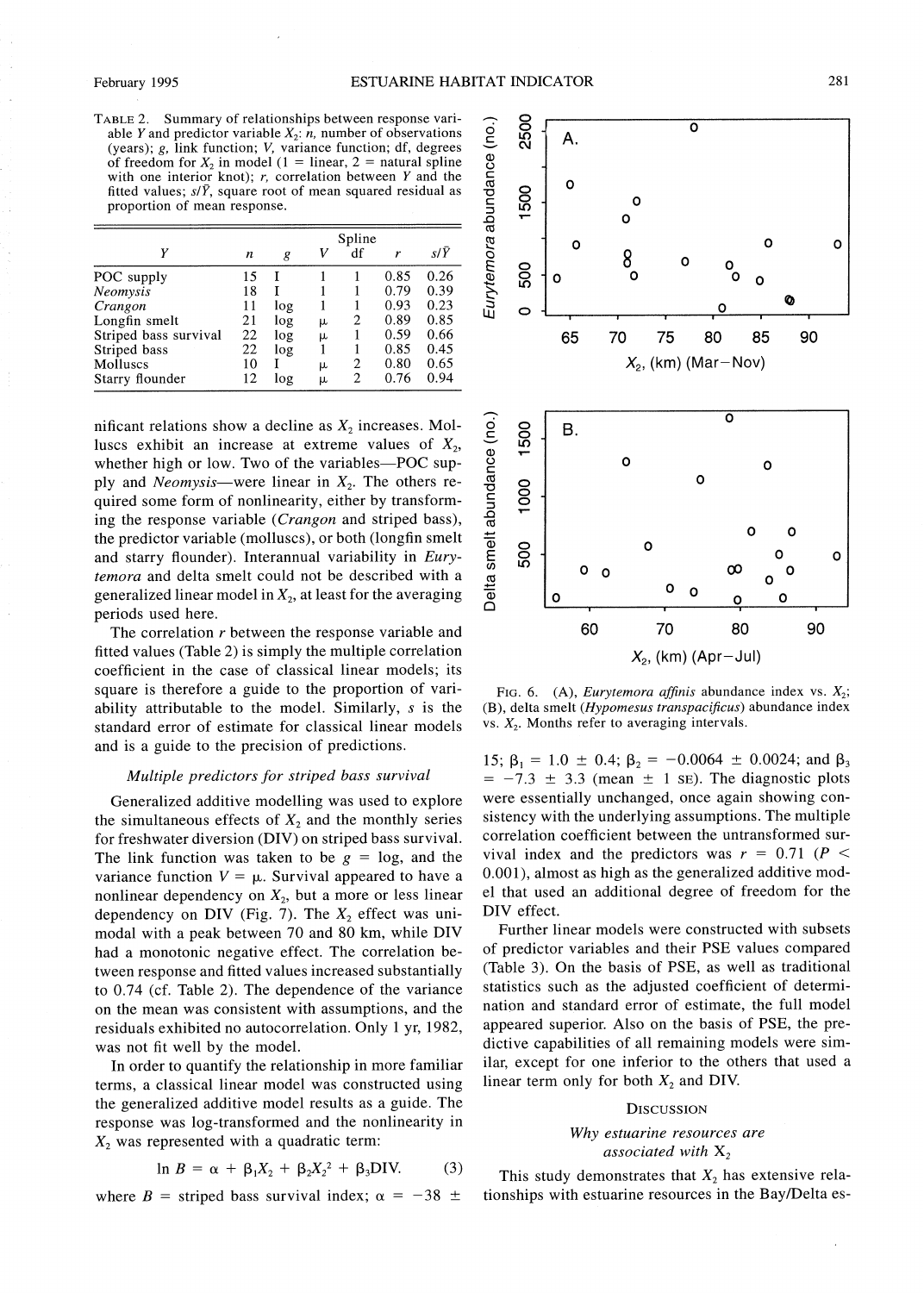

FIG. 7. Diagnostics for generalized additive model of striped bass survival index with link function  $g = \log$  and variance function  $V = I$ : top panels, partial residual plots for  $X_2$  and DIV (Freshwater diversion), [s( $X_2$ , 2) and s(DIV, 2) refer to smoothing splines with two degrees of freedom]; middle panels, response and absolute value (abs) of residuals vs. fitted values from the survival model; bottom panels, time and box plots of residuals (see Fig. 8 caption for a description of box plot).

tuary. The associations exist for benthic and pelagic organisms, planktivorous and piscivorous organisms, and a range of taxa from algae through molluscs and crustaceans to fishes. What are the causal mechanisms underlying these relationships? A variety of potential mechanisms deserves a detailed consideration that is beyond the scope of this study, but a summary is in order here.

In the case of phytoplankton POC, several flow- and salinity-related effects are at work. First, phytoplankton tend to concentrate in the vicinity of the ETM, the upstream boundary of which is marked approximately by  $X_2$  (Kimmerer 1992). If the ETM is positioned in the channels upstream of Suisun Bay, phytoplankton receive insufficient light for the development of blooms; a necessary condition appears to be the po-

sitioning of the ETM downstream near the broad, shallow expanses of Suisun Bay where phytoplankton growth rates are higher (Arthur and Ball 1979, Ball and Arthur 1979, Cloern et al. 1983). Second, persistent low flows of  $\geq$ 2 yr create equable salinity conditions and result in colonization of Suisun Bay by marine suspension-feeding bivalves, increasing losses of phytoplankton (Nichols 1985, Alpine and Cloern 1992). Finally, under low flow conditions, the input of fluvial phytoplankton from upstream areas into Suisun Bay is diminished (Jassby et al. 1993). At high flows, the ETM may be positioned in channels downstream of Suisun Bay (Carquinez Strait), once again leading to severe light-limitation (Cloern et al. 1983). High flows also increase washout of chlorophyll from the ETM (Peterson and Festa 1984). Furthermore, if these high flows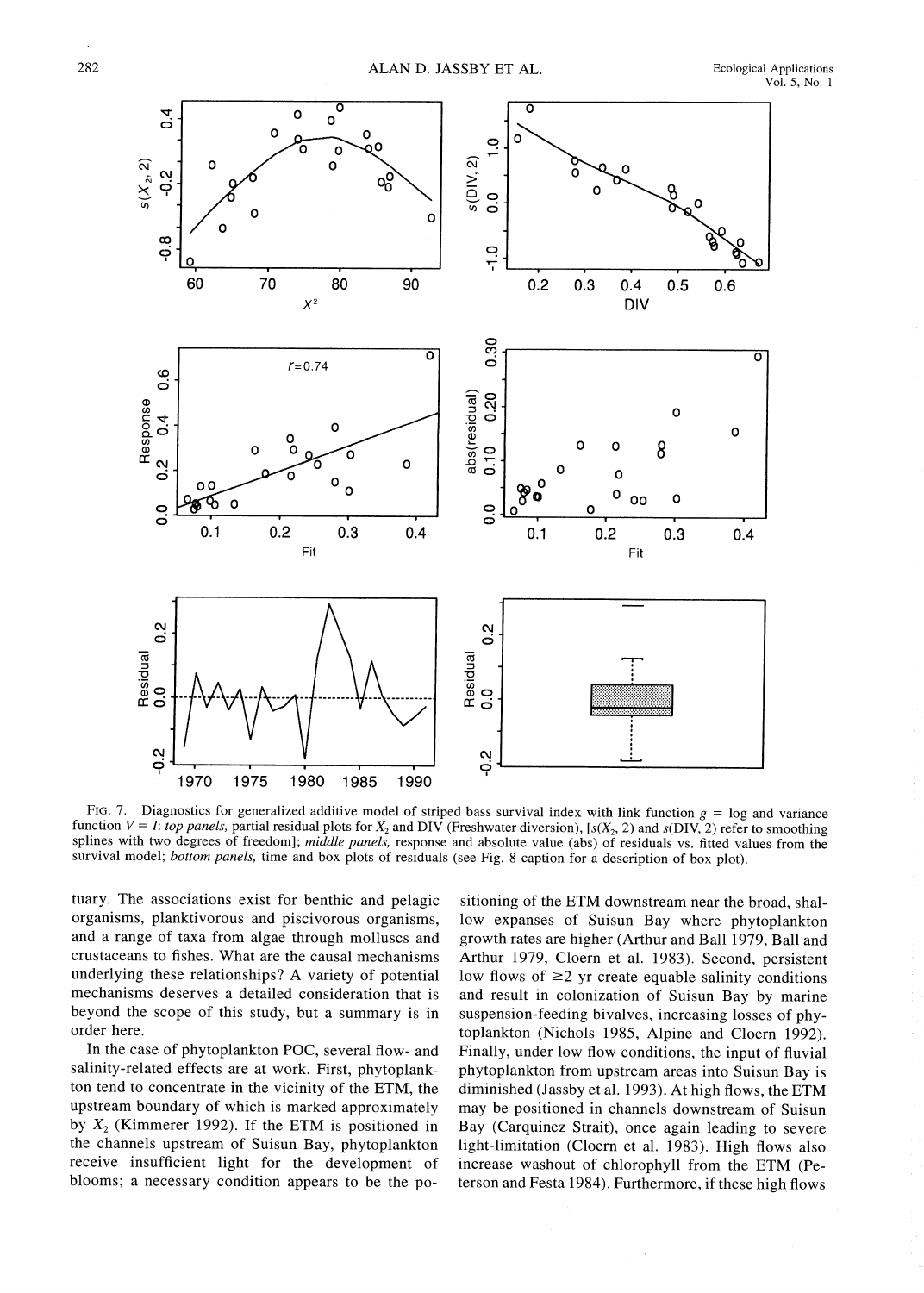TABLE 3. Five linear models relating the logarithm of striped bass survival index to the position of the 2% isohaline  $(X_2)$  and DIV (Diversion) (based on 250 bootstrap replications for each model). Symbols: PSE, prediction squared error;  $R_a^2$ , adjusted coefficient of determination;  $s/\bar{Y}$ , standard error of estimate as proportion of mean response.

| Predictors        | <b>PSE</b> | $R_{a}^{2}$ | s/Ÿ  |  |
|-------------------|------------|-------------|------|--|
| $X_2, X_2^2, DIV$ | 0.017      | 0.60        | 0.28 |  |
| $X_2$             | 0.020      | 0.49        | 0.32 |  |
| $X_2, X_2^2$      | 0.020      | 0.51        | 0.31 |  |
| <b>DIV</b>        | 0.021      | 0.42        | 0.34 |  |
| $X_2$ , DIV       | 0.023      | 0.46        | 0.32 |  |

are persistent, high densities of *freshwater* suspensionfeeding bivalves can develop in Suisun Bay. Although these phenomena can lead to depressed production within Suisun Bay at high flows, just as they can at low flows, the increased loading from the Delta more than offsets this depression, and so the overall phytoplankton POC supply continues to increase. Export of phytoplankton from the Delta to state and federal water projects also influences the phytoplankton POC supply in Suisun Bay but we do not consider its separate effects in the present study (cf. Jassby and Powell 1994).

The response of the mollusc community is distinctive: it has a clear minimum at intermediate values of  $X<sub>2</sub>$  compared to the other variables examined. As mentioned previously, persistent high values of  $X_2$  (persistent low flows) permit the colonization of Suisun Bay by marine benthic macroinvertebrates. The 3-yr averaging period for  $X_2$  was chosen to take into account the time necessary for colonization. In times past, the main colonizing species was  $Mya$  arenaria, but this role was usurped by the invader Potamocorbula amurensis during the drought period of 1987–1992. In a similar manner, persistent low values of  $X<sub>2</sub>$  (persistent high flows) lead to colonization by freshwater benthic macroinvertebrates, particularly Corbicula fluminea. The net effect of these "high-density" colonizations from both the seaward and landward directions under persistent low or high flows, respectively, is a minimum in mollusc density at intermediate values of  $X_2$ . The response to high  $X_2$  may be accentuated in recent years because of the high densities achieved by Potamocorbula (Nichols et al. 1990).

Mechanisms governing interannual variability in the remaining organisms are less certain. Because of the relation between primary production and fisheries yield that holds for many aquatic systems (Nixon 1988), one could postulate that variability of populations at higher trophic levels simply reflects "bottom-up" control by the food supply. However, the correlation of every population abundance with  $X_2$  prevents a simple statistical evaluation of the relationship among populations. In particular, the spatial-temporal coincidence of Neomysis and phytoplankton abundance (measured as chlorophyll  $a$ ) can be attributed to similar salinity and seasonal responses (Kimmerer 1992); trophic relations need not be invoked. Alternative explanations for the historical decrease in Neomysis include the negative effect of temperature, which increases at low flows, on brood size (Orsi 1993). The problem, however, remains unresolved.

The response of *Crangon franciscorum* has been attributed to two flow-related mechanisms (IESP 1990). First, higher river inflows result in larger landwardflowing gravitational currents, transporting the small post-larval shrimp into the Bay and dispersing them upstream. Second, higher river inflows reduce Bay salinity and increase the amount of suitable nursery habitat for juvenile shrimp. Food scarcity in Suisun Bay during low flows has also been suggested as a factor in the decline of C. franciscorum (Herbold et al. 1992); Neomysis mercedis, for example, is a common food item.

In the case of striped bass, laboratory experiments demonstrate that the food density for larval fish in the estuary is sometimes low enough to have an effect on both growth and mortality rates (IESP 1990). Food concentrations for striped bass in Chesapeake Bay, the major striped bass habitat on the east coast of the U.S., are much higher than in the Bay/Delta estuary (Miller 1991). The main mechanism behind long-term variability of striped bass populations, however, is postulated to be export to the water projects and entrainment within local water intakes. Losses to export and entrainment are in turn controlled by freshwater diversion, specifically by the *proportion* of water diverted for export and within-Delta use. This proportion increases as  $X_2$  decreases (or net Delta outflow increases), possibly giving rise to the relationships portrayed here for striped bass. Herbold et al. (1992) review the significance of freshwater diversion for longfin smelt abundance as well.

Young starry flounder  $(>1$  yr old) are usually found in Suisun Bay and downstream. Although young-ofthe-year can be found further upstream, especially in years of low flow, their overall distribution is such that diversion plays a minor role, if any, in their variability. As in the case of *Crangon*, reproduction takes place in near-shore areas and bottom currents transport the young into the Bay (Wang 1986). Higher net Delta outflows can therefore be expected to result in higher abundance of 1-yr-old fish the following year.

The lack of a simple relationship between Euryte*mora affinis* and delta smelt, on the one hand, and  $X_2$ on the other, is not well understood. The distribution of *Eurytemora* is definitely affected by  $X_2$  position: it tends to be most common in or near the ETM (Orsi and Mecum 1986).  $X_2$  alone, however, cannot explain the abundance of *Eurytemora* in the estuary, which therefore must depend on other factors as well. Declines in food levels and the introduction of the copepod Sinocalanus doerrii have been suggested as pos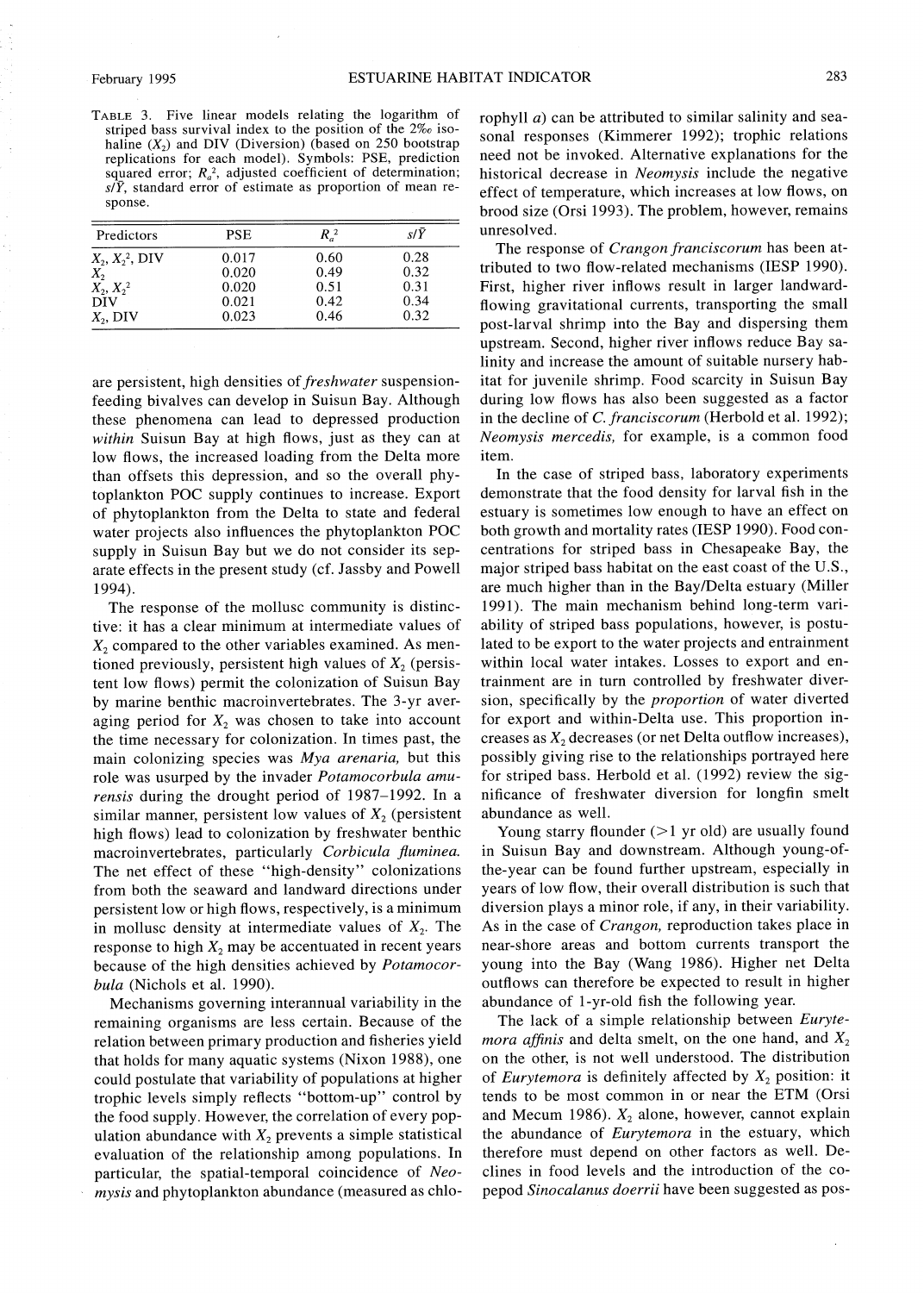sible factors (CDFG 1987c). Delta smelt distribution is also determined by  $X_2$ , but population abundance depends in part on the presence of shallow habitat at a preferred salinity range (Moyle et al. 1992). As a result, the highest abundance levels are attained at intermediate values of  $X_2$ , i.e., when  $X_2$  is in Suisan Bay. As low abundance has also been observed when  $X_2$  is in Suisun Bay other mechanisms must be operating as well. For both organisms, an effect of  $X_2$  position on abundance cannot be ruled out; its role may simply be masked by the presence of additional mechanisms. Alternatively, abundance of either organism may be related to some other functions of  $X_2$ , rather than the averaging periods used here.

Relationships between  $X_2$  (or freshwater discharge) and year-to-year variability in estuarine resources are not unique to the Bay/Delta, particularly if we include coastal currents and marginal seas. Chapman (1966) published one of the earliest of these studies for U.S. waters, showing that fish and shellfish catch in seven Texas estuaries was higher in a wet year than a dry one. In two influential papers, Sutcliffe (1972, 1973; cf. Drinkwater and Myers 1987) described correlations between St. Lawrence River discharge and Quebec landings of haddock, halibut, lobster, and soft-shell clams. Yáñez-Arancibia et al. (1985) showed that fish capture per unit area was correlated with river discharge in Mexican coastal lagoons and estuaries in the southern Gulf of Mexico. Similarly, variations in the annual catch of shallow-water shrimp (Penaeus indicus) on the Sofala Bank in Mozambique can be predicted on the basis of Zambezi River runoff (Gammelsrød 1992), and flows in the Apalachicola-Chattahoochee–Flint River system are associated with the Apalachicola Bay oyster catch (Wilber 1992). A number of other studies have treated this issue, many of which are referred to in a symposium on the subject (Skreslet 1985). Most of these studies, however, either address shorter time scales or are qualitative. Kaartvedt (1985) summarized the discussions of the symposium work group on zooplankton and fish: "A lot of speculation on mechanisms and responses may [be] undertaken, but to surpass pure theoretical and nonquantitative statements a search for documented covariations between freshwater discharge and biological variables is needed." Nowhere have the connections between river inflow or salinity distribution and estuarine resources been shown to be operative for so many types of organisms over such a long time period as in the San Francisco Bay/Sacramento-San Joaquin Delta Estuary. However, the causal mechanisms-particularly the importance of trophic linkages versus direct effects of flows-remain in large part unresolved.

#### $X<sub>2</sub>$  compared to net Delta outflow

Relationships between estuarine resources and net Delta outflow  $Q_{\text{out}}$  can also be demonstrated and, considering the close association between  $X_2$  and net Delta



FIG. 8. Coefficient of variation (CV, expressed as a fraction) in daily  $Q_{out}$  (net Delta outflow) estimated by propagating uncorrelated fluctuations of 10% in each of  $Q_{\text{tot}}$ ,  $Q_{\text{prec}}$ ,  $Q_{\text{deph}}$  and  $Q_{\text{exp}}(Q_{\text{tot}})$  total Delta inflow;  $Q_{\text{prec}}$  runoff within the Delta;  $Q_{\text{deph}}$ , depletion [consumption within the Delta],  $Q_{\text{exp}}$ , exports). Values for each term were taken from the DAY-FLOW data set for 1956–1991. Median  $Q_{\text{out}}$  during this period was 356 m<sup>3</sup>/s. The center horizontal line in each box is the median. The lower and upper edges of each box, called *hinges*. mark the first and third quartiles. The whiskers, dashed lines emanating from each box, show the range of values falling within 1.5 times the interquartile distance from the nearest hinge. The remaining horizontal lines mark outside values that fall beyond the whiskers.

outflow, these relationships may be as broad as those with  $X_2$ . One could expect, however, an advantage to using  $X_2$  instead of net Delta outflow in the future. The latter is estimated as follows (CDWR 1986):

$$
Q_{\text{out}} = Q_{\text{tot}} + Q_{\text{prec}} - Q_{\text{depl}} - Q_{\text{exp}}
$$

where  $Q_{\text{tot}}$  = total Delta inflow;  $Q_{\text{prec}}$  = runoff within the Delta;  $Q_{\text{depl}} =$  depletions (within-Delta consumption); and  $Q_{exp}$  = exports.  $Q_{depl}$  in particular is a significant quantity in the estimate of net Delta outflow, but it is impractical to measure because of the large numbers of locations at which water is withdrawn. As a result, a fixed value is assigned for each month of the year. Similarly, many assumptions enter into the estimate of  $Q_{\text{prec}}$ , although its magnitude is small compared to the other terms. Certain components of  $Q_{\text{tot}}$ are estimated as well. On some days, the inputs  $Q_{\text{tot}}$  +  $Q_{\text{prec}}$  are similar in magnitude to  $Q_{\text{depl}} + Q_{\text{exp}}$ . The difference between them,  $Q_{\text{out}}$ , is then a relatively small number with a relatively high uncertainty. More formally, by making the conservative assumption that errors in each of the other daily flows have a coefficient of variation  $(Cv)$  of 10%, and that they are uncorrelated, we can estimate the CV in daily  $Q_{\text{out}}$  by propagating the uncertainty (Bevington 1969). We examined both lower and higher flow conditions separately, dividing the days from 1956-1991 into two equal groups based on whether  $Q_{\text{out}}$  was smaller or larger than its median, 356 m<sup>3</sup>/ s (Fig. 8). The uncertainty is large under the lower flow conditions; the middle half of the data has CVs of 20-40%, with much higher uncertainties occurring at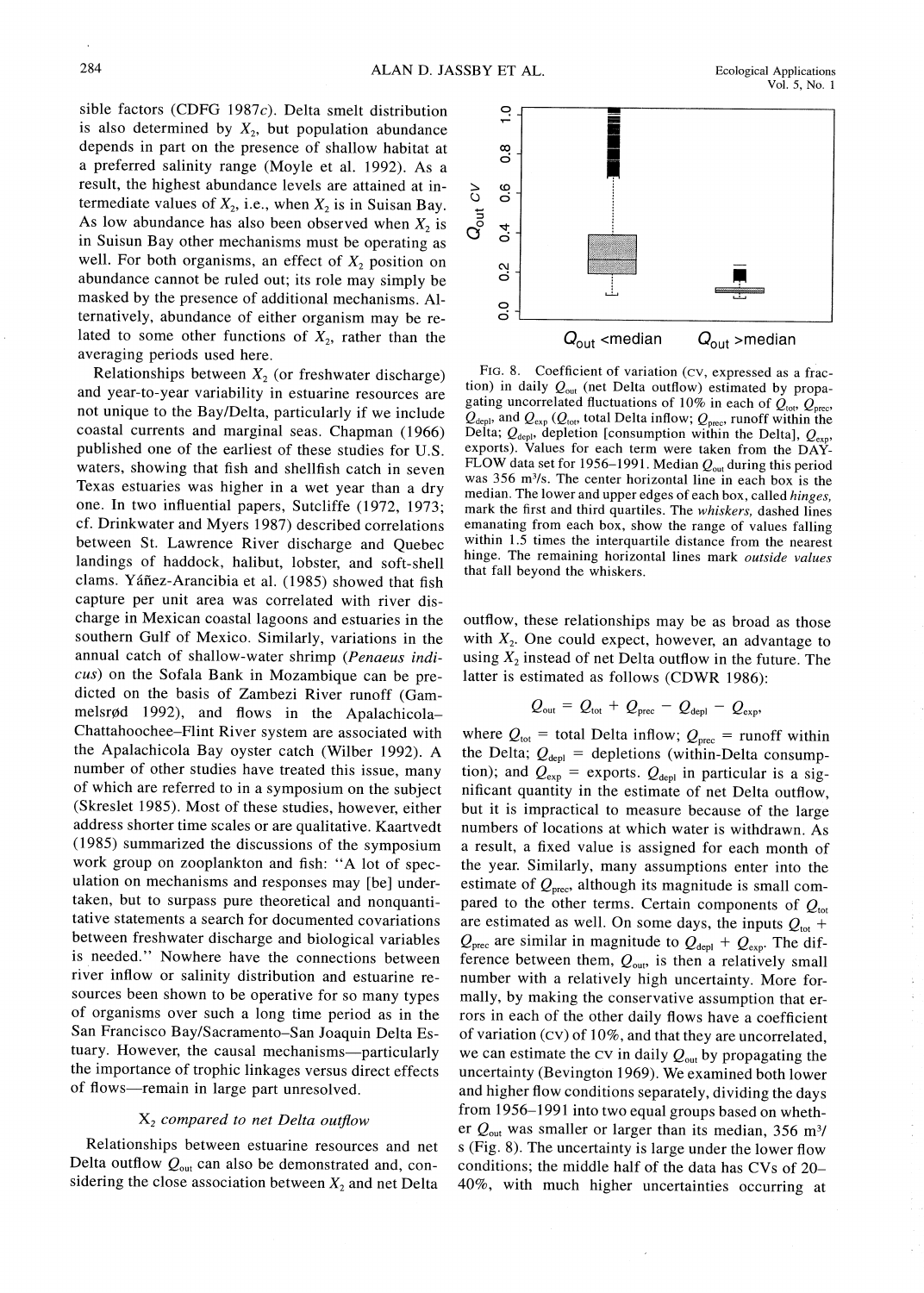times. Even under the higher flow conditions, uncertainties of  $>20\%$  can occur.

Estimates of  $X_2$  with a well-chosen series of monitoring stations, although requiring interpolation between stations, can certainly be accomplished with less uncertainty. The more noise in the predictor variables, the weaker the apparent relationship between the response and predictors; we are thus more likely to discover subtle relationships when using measured  $X_2$  than when using outflow, particularly at low flows. This difference between the precision of  $X_2$  and  $Q_{\text{out}}$  is most important at short time scales (days), as the fluctuations will compensate to some extent on monthly scales. On the other hand, these short scales may be of interest for some organisms, particularly those that can be affected by pulse flows at certain points in their life cycles.

## Utility of  $X_2$  as a habitat indicator

Messer (1990) discusses a number of criteria for selection of indicators in environmental monitoring and assessment. These criteria represent the consensus of various working groups convened under the USEPA Environmental Mapping and Assessment Program and provide a useful context in which to assess the utility of  $X_2$ . The critical criteria include:

(1) correlation with changes in ecosystem processes or components. Our results demonstrate that  $X_2$  has a clear and pervasive relationship with estuarine biological properties. Relationships exist between  $X_2$  and an important component of the food web base in Suisun Bay (phytoplankton POC), zooplankton consumers (Neomysis), epibenthic crustaceans (Crangon), a major group of benthic consumers in Suisun Bay (molluscs), bottom-foraging fish (starry flounder), and both survival (striped bass) and abundance (longfin smelt and striped bass) of fish that feed in the water column.

(2) regional applicability. Our results do not bear directly on this issue. However, the statistical associations reflect, at least in part, general estuarine processes. Moreover, similar associations, albeit with river flow as the predictor, exist for other estuaries. Isohaline position, therefore, probably has widespread utility as an estuarine habitat indicator. The applicability of a particular isohaline value will differ from one estuary to the next, depending on both the physiography and water management patterns. Isohaline positions other than  $X_2$  may be more appropriate choices for other estuaries; even in this estuary, isohaline positions other than  $X_2$  could be expected to exhibit the same close relationships with estuarine resources (Fig. 2). Nevertheless, the concept of using isohaline position and the criteria for choosing a physically or ecologically meaningful value can be generalized to other estuaries.

(3) integration of effects over space and time.  $X_2$ certainly integrates over space, acting as a scalar representation of the entire salinity field. It also integrates over time, as only the mean value needs to be known

for periods of several months to 3 yr. Some judgments are required in selecting averaging periods, requiring an understanding of life histories and basic biology.

(4) unambiguous and monotonic relation with a habitat variable.  $X_2$ , in fact, has unambiguous relationships with many habitat variables including the salinity distribution and net outflow from the Delta. The salinity distribution in turn determines several habitat characteristics such as the position of an ETM, the mean depth and surface area between any two salinities, and the geographic location of aquatic habitat. Net Delta outflow and the salinity distribution together affect residence times for particles in the estuary.

(5) quantifiable by automated or synoptic monitoring.  $X_2$  can be measured by the strategic placement of automated sensors over its range. Participants at the technical workshops giving rise to this study recommended that the salinity distribution be monitored continuously at a series of at least six stations spaced  $\approx$  5 km apart (the tidal excursion distance), spanning the range of most historical  $X_2$  observations (Fig. 1). The data would be telemetered to a suitable location for timely analysis and interpretation.

Other desirable, but not critical, criteria for habitat indicators include: (6) importance to ecological structure and function; (7) responsiveness to stressors and management strategies; (8) existence of a standard method; (9) low measurement error; (10) existence of a historical data base; and (11) cost-effectiveness (Messer 1990). All of these criteria can be satisfied by  $X_2$ (although cost-effectiveness depends on the alternatives under consideration).  $X_2$  is clearly a viable candidate for indexing estuarine habitat conditions.

## Complications caused by variables additional to  $X_2$

As the previous discussion implies,  $X_2$  or net Delta outflow is not the only variable affecting estuarine resources. The history of the resource, as well as other environmental forces, may exert some influence. In some cases, the unexplained variability is high, and predictions based on  $X_2$  alone would be uncertain. Also in certain cases, variables correlated with  $X_2$  or net Delta outflow are thought to be important causal factors. These correlations may not persist into the future if the estuary is managed in a different fashion, and the utility of  $X_2$  as a predictor may no longer hold.

For a simple demonstration of these difficulties, we chose the striped bass survival index. Much of its variability cannot be accounted for by  $X_2$  (Fig. 5; Table 2). Moreover, ecological considerations suggest that freshwater diversion is important to survival as well. The relation between survival and  $X_2$ , therefore suffers from both of the difficulties mentioned above. In practice, the proportion of river inflow diverted for within-Delta consumption and export (DIV), is correlated with  $X_2$ , but it is nevertheless an independent variable in principle and could become uncorrelated in the future.

February 1995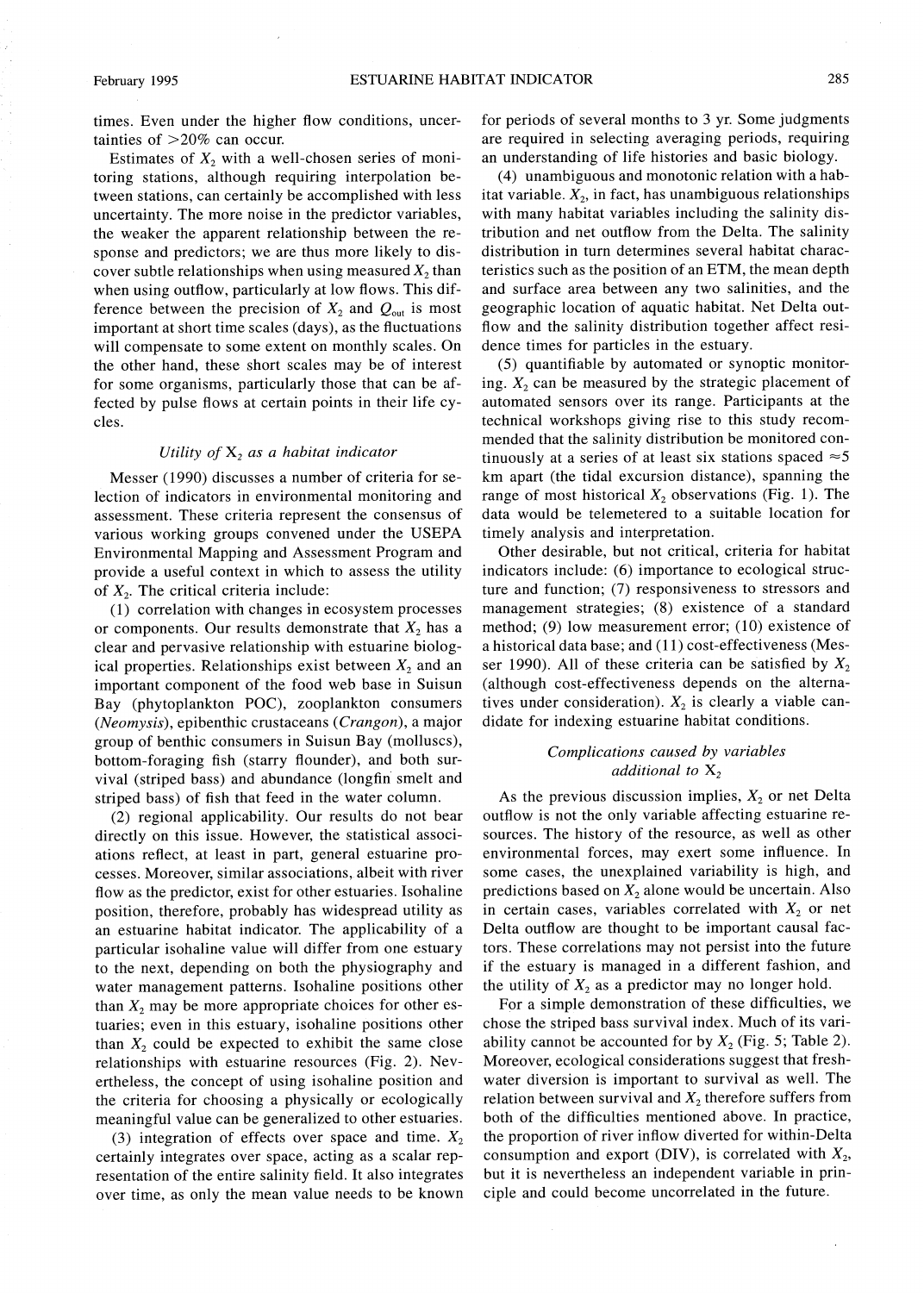**Ecological Applications**  $Vol. 5, No. 1$ 



FIG. 9. Value of  $X_2$  (the position of the  $2\%$  isohaline) needed to ensure median survival of striped bass, as a function of DIV (Freshwater diversion). Status for individual years also indicated on the plot.  $---$ ; from model using  $X_2$  only as predictor; --; from model using  $X_2$  and DIV as predictors; vertical lines, bootstrap percentile estimates of 0.95 confidence intervals. Months refer to averaging intervals.

When both  $X_2$  and DIV were used as predictors, maximal survival was attained at intermediate values of  $X_2$ , while survival always decreased as DIV increased (Fig. 7). Both forms are consistent with the probable mechanisms at work.  $X_2$  may indicate the *susceptibility* of a population to entrainment; the further downstream the larval bass population (which tends to track  $X_2$ ), the less the effect of a given DIV. If  $X_2$  is pushed too far downstream, however, the implied higher flows result in a lower flushing time, and larvae are washed out of the sampling area at increasing rates. DIV, on the other hand, represents the relative *intensity* of forces entraining the larvae in local intakes or export flows. For a fixed value of  $X_2$ , any increase in diversion should result in lower survival for striped bass.

How does DIV complicate the choice of some management target for  $X_2$ , for example, the value of  $X_2$  that results in the long-term median survival index? Suppose we wish to ensure that

$$
B \ge B_{\text{med}},\tag{4}
$$

where  $B_{\text{med}}$  is the median survival value. For the simple model of Table 2, ln  $B = \eta + \beta X_2$ , where  $\eta$  and  $\beta$  are constants, so Eq. 4 implies that

$$
X_2 > \frac{\ln B_{\text{med}} - \eta}{\beta} = 73 \text{ km}.
$$

 $X_2$  therefore has to be kept downstream of the 73-km position in order to achieve a survival of at least  $B_{\text{med}}$ , regardless of the value of DIV (dashed line of Fig. 9).

In the case of the model incorporating DIV, Eqs. 3 and 4 imply that  $X_2$  must lie within the parabola (solid curved line of Fig. 9)

$$
DIV = -\frac{1}{\beta_3} [\beta_2 X_2^2 + \beta_1 X_2 + (\alpha - \ln B_{\text{med}})].
$$

One obvious implication is that too high an  $X_2$  may depress survival, a feature not present in the singlepredictor model using only  $X_2$ . Furthermore, as long as DIV is  $\leq$   $\approx$  55% (which is the case for 12 of the 22 yr plotted in Fig. 9), an  $X_2$  of 78 km is sufficient to ensure the median survival value. For  $DIV > 55\%$ , on the other hand, no  $X_2$  position can ensure that  $B_{\text{med}}$  will be achieved.

By ignoring variables other than  $X_2$  (or  $Q_{\text{out}}$ ) we could therefore be in danger of imposing inappropriate standards, either too stringent or too lenient. The mere fact of a correlation between some ecosystem property and an indicator such as  $X_2$  is therefore not sufficient grounds for using the indicator as a policy variable. The presence of much unexplained variation is one signal that an existing model can lead to unacceptably biased management policies, and should result in a search for alternative and additional variables.

## Uncertainties in policy variables

It is important to distinguish the problem of predicting a resource level from that of setting a management goal for that resource. In the case of striped bass survival, for example, the problem of predicting survival is different from that of choosing  $X_2$  to attain some target survival value. As Walters (1986) concludes: "... it is quite possible for a very good "predictive" model (low  $s^2$ ) to give very poor (highly uncertain) estimates for key variables of policy interest." In order to evaluate the utility of a particular model for pursuing policies, one must therefore examine the uncertainty in choosing a management goal and not simply how well the model accounts for variability in the resource level.

To illustrate this point, we once again considered the problem of maintaining striped bass survival above a certain minimum level (the long-term median) by manipulating  $X_2$  and DIV. We computed bootstrap percentile interval estimates of the 0.95 confidence interval for "median-survival"  $X_2$ , both for the simple model using  $X_2$  alone and the more complex model incorporating DIV. As an example, we set DIV to a typical value of 40%. For the simpler model, the 0.95 confidence interval was 69-77 km, independent of diversion level. For the more complex model, the 0.95 confidence intervals were 54-68 km for the downstream boundary and 73-99 km for the upstream boundary (Fig. 9). The confidence intervals for the more complex model are therefore larger, despite its lower PSE (Table 3).

As the number of parameters increases in a model, the uncertainty in parameter estimates tends to increase. This increase may be sufficient to offset a superior specification, that is, a specification that better describes the underlying dynamics (Linhart and Zuc-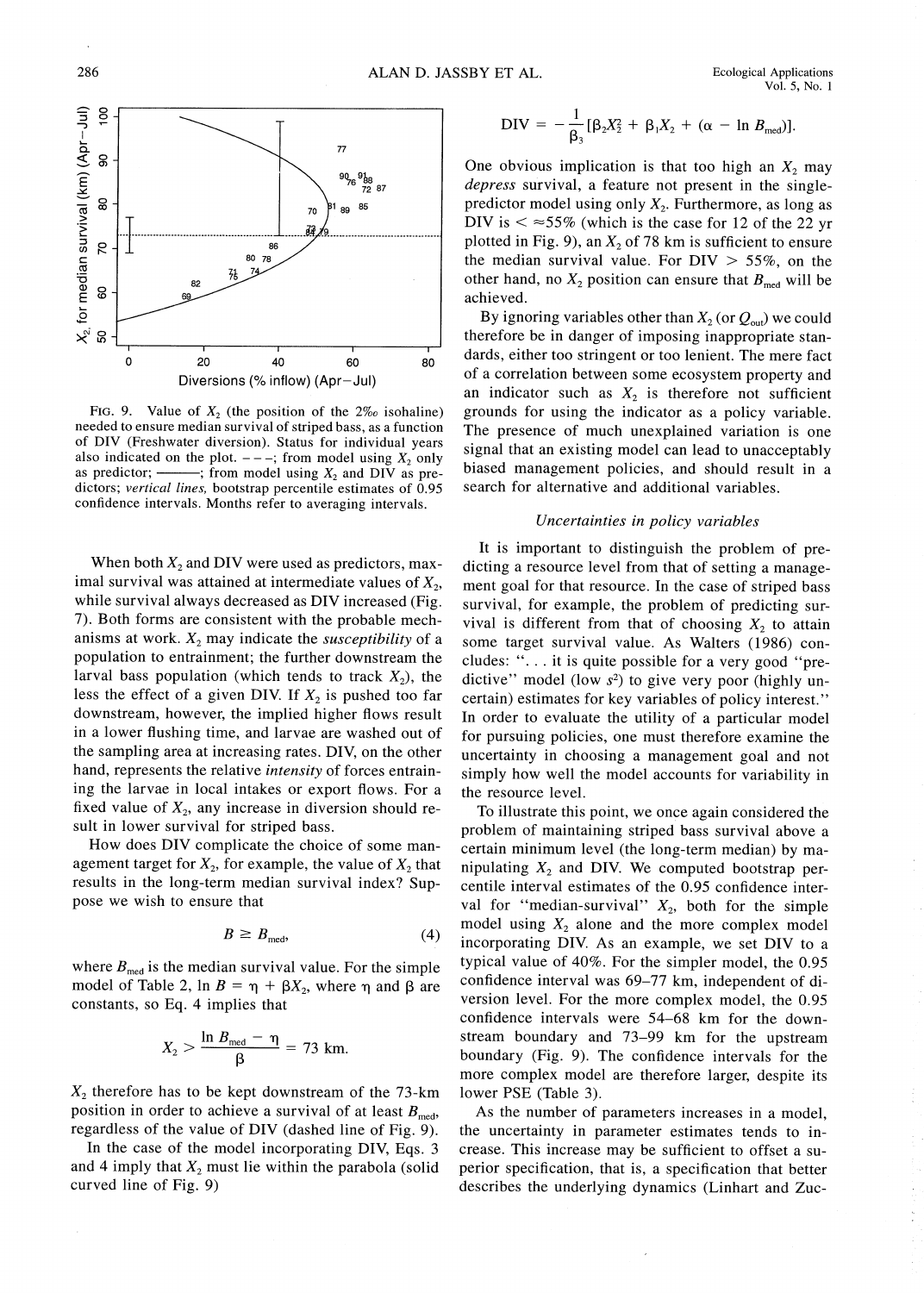chini 1986). One is therefore faced with the problem of determining an "optimum complexity" (Walters 1986), below which incomplete structural specification introduces too much bias and above which parameters cannot be estimated with sufficient certainty on the basis of available data. What constitutes optimum complexity is highly dependent on the nature of the resource and the available data. No general (rigorous) rules can be given; nonetheless, it is important to recognize the concept. Too often, managers are presented → Alpine, A. E., and J. E. Cloern. 1992. Trophic interactions with highly complex models that are based on a knowledge of the essential dynamics but eventually fail as guides to policy. The fact that models accurately embody underlying mechanisms cannot be taken as complete evidence of their utility if the parameters are estimated on the basis of too few data.

As fish recruitment is among the most unpredictable ecological phenomena and represents one of the most severe challenges to the modelling process, we can expect to have more success (less uncertainty) with resources other than striped bass survival. As an example, consider the Neomysis mercedis abundance index (Table 1; Fig. 5). Loss through export and entrainment of water is not considered to be a factor in *Neomysis* variability (Kimmerer 1992) and so we base the analysis on the simple relationship with  $X_2$  (Table 2). Using bootstrap percentile intervals, we again computed bootstrap estimates of the 0.95 confidence interval for the  $X_2$  value (March–November mean) corresponding to long-term median abundance. The confidence interval was 75–80 km. Although the difference between these two boundaries still represents a large difference in water requirement, the analysis offers a much more exact prescription for management of water flow, permitting a leeway of only 5 km for  $X_2$ , compared to 26 km for striped bass survival. In the case of Neomysis, then, existing data can provide a useful statistical touchstone for water management policies.

Even in the case of striped bass survival, where the confidence interval is so large as to provide little guidance for optimal positioning of  $X_2$ , the uncertainty analysis performs a useful function. By demonstrating that the upstream boundary is particularly uncertain, reflecting the almost complete lack of actual data points in the vicinity of this boundary, the analysis suggests combinations of  $X_2$  and DIV that might be chosen for a "bold management experiment" (Walters and Collie 1988). The analysis therefore guides future data acquisition, as well as providing a much truer picture of the sufficiency of a given data set for management purposes.

#### **ACKNOWLEDGMENTS**

We thank the California Department of Fish and Game, California Department of Water Resources, U.S. Bureau of Reclamation, and U.S. Geological Survey for providing us with data collected under the Interagency Ecological Studies Program. We are grateful to the San Francisco Estuary Project for its role in sponsoring the technical workshops on salinity, flows, and living resources of the San Francisco estuary and in supporting the preparation of this article (CE-009604-01). This work was also supported by the U.S. EPA Center for Ecological Health Research at the University of California at Davis (R819658). Although the information in this document has been funded in part by the U.S. EPA, it does not necessarily reflect the views of the Agency and no official endorsement should be inferred.

### LITERATURE CITED

- and direct physical effects control phytoplankton biomass and production in an estuary. Limnology and Oceanography 37:946-955.
- Armor, C., and P. L. Herrgesell. 1985. Distribution and abundance of fishes in the San Francisco Bay estuary between 1980 and 1982. Hydrobiologia 129:211-227.
- Arthur, J. F., and M. D. Ball. 1979. Factors influencing the entrapment of suspended material in the San Francisco Bay-Delta Estuary. Pages 143-174 in T. J. Conomos, editor. San Francisco Bay: the urbanized estuary. Pacific Division, American Association for the Advancement of Science, San Francisco, California, USA.
- Ball, M. D., and J. F. Arthur. 1979. Planktonic chlorophyll dynamics in the northern San Francisco Bay and Delta. Pages 265-286 in T. J. Conomos, editor. San Francisco Bay: the urbanized estuary. Pacific Division, American Association for the Advancement of Science, San Francisco, California, USA
- Bevington, P. R. 1969. Data reduction and error analysis for the physical sciences. McGraw-Hill, New York, New York, USA.
- Boesch, D. F. 1977. A new look at the zonation of benthos along an estuarine gradient. Pages 245-266 in B. C. Coull, editor. Ecology of the marine benthos. University of South Carolina Press, Columbia, South Carolina, USA.
- Boothe, P. 1967. The food and feeding habits of four species of San Francisco Bay fish. MRO Reference Number 67-13. Bodega Marine Laboratory, University of California, Bodega Bay, California, USA.
- Box, G. E. P., and G. M. Jenkins. 1976. Time series analysis: forecasting and control. Revised edition. Holden-Day, San Francisco, California, USA.
- CDFG (California Department of Fish and Game), 1987a. Associations between environmental factors and the abundance and distribution of resident fishes in the Sacramento-San Joaquin Delta. Exhibit Number 24, 1987 Water Quality/Water Rights Proceedings on San Francisco Bay/ Sacramento-San Joaquin Delta, State Water Resources Control Board, Sacramento, California, USA.
- CDFG (California Department of Fish and Game). 1987b. Delta outflow effects on the abundance and distribution of San Francisco Bay fish and invertebrates. Exhibit Number 60, 1987 Water Ouality/Water Rights Proceedings on San Francisco Bay/Sacramento-San Joaquin Delta, State Water Resources Control Board, Sacramento, California, USA.
- CDFG (California Department of Fish and Game). 1987c. Long-term trends in zooplankton distribution and abundance in the Sacramento-San Joaquin estuary. Exhibit Number 28, 1987 Water Quality/Water Rights Proceedings on San Francisco Bay/Sacramento-San Joaquin Delta, State Water Resources Control Board, Sacramento, California, USA.
- CDWR (California Department of Water Resources). 1986. DAYFLOW program documentation and data summary user's guide. California Department of Water Resources, Sacramento, California, USA.
- CDWR (California Department of Water Resources). 1991. Water quality conditions in the Sacramento-San Joaquin Delta during 1989. Report to the State Water Resources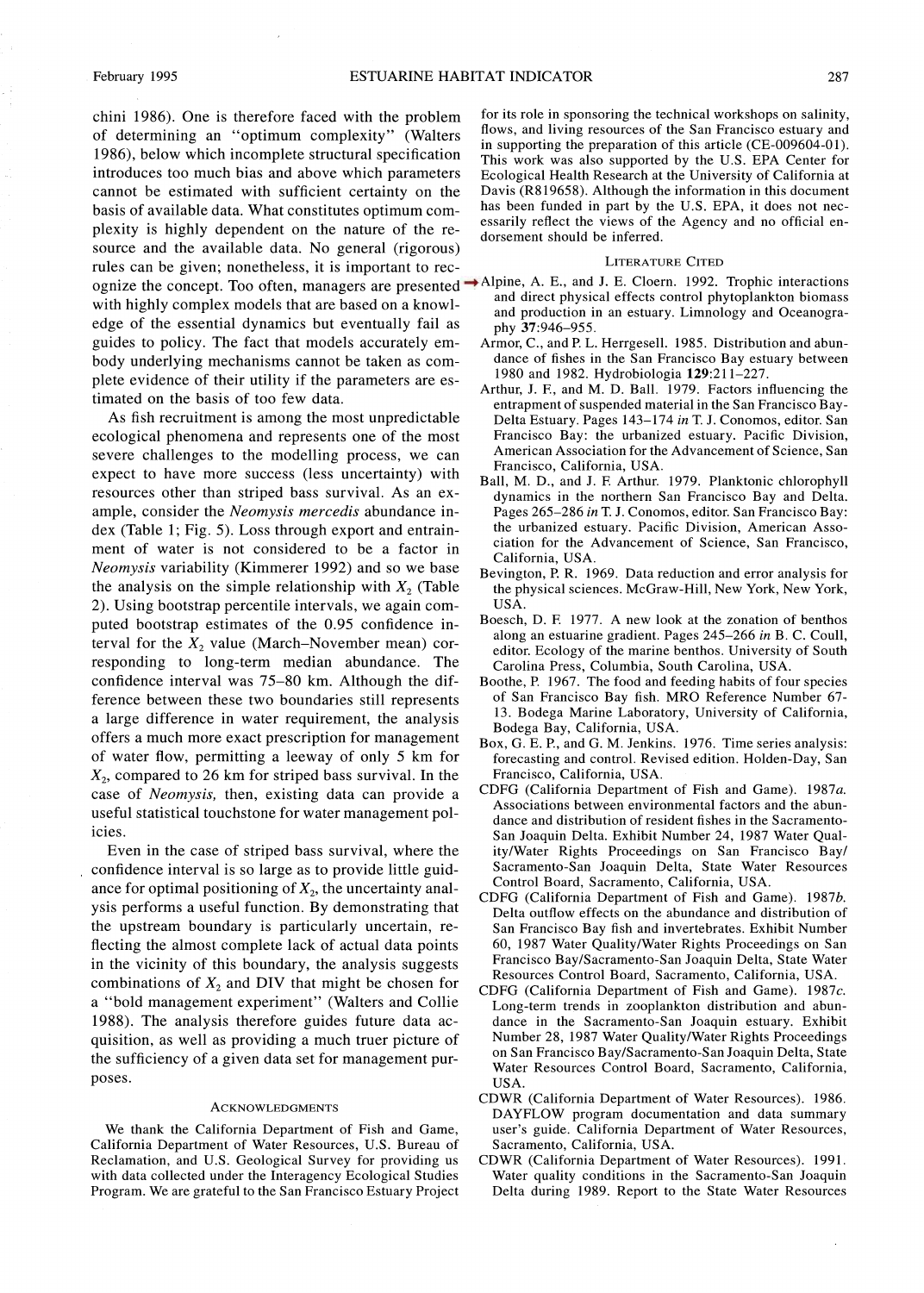- Chapman, C. R. 1966. The Texas basins project. Pages 83-92 in R. Smith, A. Swartz, and W. Massmann, editors. A symposium on estuarine fishes. Special Publication Number 3, American Fisheries Society, Washington, D.C., USA.
- Cloern, J. E., A. E. Alpine, B. E. Cole, R. L. J. Wong, J. F. Arthur, and M. D. Ball. 1983. River discharge controls phytoplankton dynamics in Northern San Francisco Bay estuary. Estuarine, Coastal and Shelf Science 12:415-429.
- Conomos, T. J., R. E. Smith, and J. W. Gartner. 1985. Environmental setting of San Francisco Bay. Hydrobiologia  $129:1-12.$
- Drinkwater, K. F., and R. A. Myers. 1987. Testing predictions of marine fish and shellfish landings from environmental variables. Canadian Journal of Fisheries and Aquatic Sciences 44:1568-1573.
- Tfron, B. 1983. Estimating the error rate of a prediction rule: improvements on cross-validation. Journal of the American Statistical Association 78:316-331.
- Gammelsrød, T. 1992. Variation in shrimp abundance on the Sofala Bank, Mozambique, and its relation to the Zambezi River runoff. Estuarine, Coastal and Shelf Science 35:91-103
- Hastie, T. J., and R. J. Tibshirani. 1990. Generalized additive models. Chapman and Hall, London, England.
- Herbold, B., A. D. Jassby, and P. M. Moyle. 1992. Status and trends report on aquatic resources in the San Francisco Estuary. San Francisco Estuary Project, U.S. Environmental Protection Agency, San Francisco, California, USA
- Herrgesell, P., D. Kohlhorst, L. Miller, and D. Stevens. 1981. Effects of freshwater flow on fishery resources in the Sacramento-San Joaquin Estuary. Pages 71-108 in R. Cross and D. Williams, editors. Proceedings of a national symposium on freshwater inflow to estuaries. Publication Number FWS/OBS-81/04, U.S. Fish and Wildlife Service, Washington, D.C., USA.
- Heubach, W., R. J. Toth, and A. M. McCready. 1963. Food of young-of-the-year striped bass (Roccus saxatilis) in the Sacramento-San Joaquin River system. California Fish and Game 49:224-239.
- IESP [Interagency Ecological Studies Program]. 1990. 1989 annual report: Interagency Ecological Studies Program for the Sacramento-San Joaquin Estuary. California Department of Water Resources, Sacramento, California, USA.
- Jassby, A. D., J. E. Cloern, and T. M. Powell. 1993. Organic carbon sources and sinks in San Francisco Bay: variability induced by river flow. Marine Ecology Progress Series 95:  $39 - 54$ .
- ssby, A. D., and T. M. Powell. 1990. Detecting changes in ecological time series. Ecology 71:2044-2052.
- Jassby, A. D., and T. M. Powell. 1994. Hydrodynamic influences on interannual chlorophyll variability in an estuary: upper San Francisco Bay-Delta (California, U.S.A.). Estuarine, Coastal and Shelf Science, in press.
- Johnson, W. C., and A. J. Calhoun. 1952. Food habits of California striped bass. California Fish and Game 38:531-534.
- Kaartvedt, S. 1985. Oceanographic functions of freshwater discharge and consequences of change. Zooplankton and fish. Pages 410-415 in S. Skreslet, editor. The role of freshwater outflow in coastal marine ecosystems. Proceedings of the NATO Advanced Research Workshop, Bodø, Norway, May 21-25, 1985. Springer-Verlag, New York, New York, USA.
- Kimmerer, W. 1992. An evaluation of existing data in the entrapment zone of the San Francisco Bay Estuary. Technical Report 33, Interagency Ecological Studies Program for the Sacramento-San Joaquin Estuary, California De-

partment of Water Resources, Sacramento, California, USA.

- Knutson, A. C., and J. J. Orsi. 1983. Factors regulating abundance and distribution of the shrimp Neomysis mercedis in the Sacramento-San Joaquin Estuary. Transactions of the American Fisheries Society 112:476-485.
- Kost, A. B., and A. W. Knight. 1975. The food of Neomysis mercedis Holmes in the Sacramento-San Joaquin River system. California Fish and Game 49:224-239.
- Linhart, H., and W. Zucchini. 1986. Model selection. John Wiley and Sons, New York, New York, USA.
- McCullagh, P., and J. A. Nelder. 1989. Generalized linear models. Second edition. Chapman and Hall, London, England.
- Messer, J. J. 1990. EMAP indicator concepts. Pages 2.1-2.26 in C. T. Hunsaker and D. E. Carpenter, editors. Ecological indicators for the environmental monitoring and assessment program. EPA 600/3-90/060, U.S. Environmental Protection Agency, Office of Research and Development, Research Triangle Park, North Carolina, USA.
- Miller, L. 1991. Concentration of food in the Sacramento-San Joaquin estuary compared with other estuaries inhabited by striped bass. Pages 45-48 in D. Kelley, editor. 1990 working papers of the food chain group. Interagency Ecological Studies Program, California Department of Water Resources, Sacramento, California, USA.
- Moyle, P. B. 1967. Inland fishes of California. University of California Press, Berkeley, California, USA.
- Moyle, P. B., B. Herbold, D. E. Stevens, and L. W. Miller. 1992. Life history and status of the Delta smelt in the Sacramento-San Joaquin estuary, California. Transactions of the American Fisheries Society 121:67-77.
- Nichols, F. H. 1985. Increased benthic grazing: an alternative explanation for low phytoplankton biomass in Northern San Francisco Bay during the 1976-77 drought. Estuarine, Coastal and Shelf Science 21:379-388.
- Nichols, F. H., J. K. Thompson, and L. E. Schemel. 1990. Remarkable invasion of San Francisco Bay (California, USA) by the Asian clam Potamocorbula amurensis. II. Displacement of a former community. Marine Ecology Progress Series 66:95-101.
- $\rightarrow$  ixon, S. W. 1988. Physical energy inputs and the comparative ecology of lakes and marine ecosystems. Limnology and Oceanography 33:1005-1025.
- Orcutt, H. G. 1950. The life history of the starry flounder Platichthys stellatus (Pallus). California Fish and Game, Fish Bulletin 78:1-64.
- Orsi, J. J. 1988. Food habits of zooplankton important in the diet of young striped bass in the Suisun Bay and Delta areas of the Sacramento-San Joaquin Estuary. State Water Resources Control Board, Sacramento, California, USA.
- -. 1993. Neomysis/zooplankton. Page 4 in Interagency Ecological Studies Program, Newsletter, Winter 1993. California Department of Water Resources, Sacramento, California, USA.
- **Sancta** Frsi, J. J., and W. Mecum. 1986. Zooplankton distribution and abundance in the Sacramento-San Joaquin Delta in relation to certain environmental factors. Estuaries 9:326-339.
- Peterson, D. H., T. J. Conomos, W. W. Broenkow, and P. C. Doherty. 1975. Location of the nontidal current null zone in Northern San Francisco Bay. Estuarine and Coastal Marine Science  $3:1-11$ .
- Peterson, D. H., and J. F. Festa. 1984. Numerical simulation of phytoplankton productivity in partially mixed estuaries. Estuarine, Coastal and Shelf Science 19:563-589.
- Schubel, J. R. 1993. Managing freshwater discharge to the San Francisco Bay-Delta Estuary: the scientific basis for an estuarine standard. San Francisco Estuary Project, U.S.